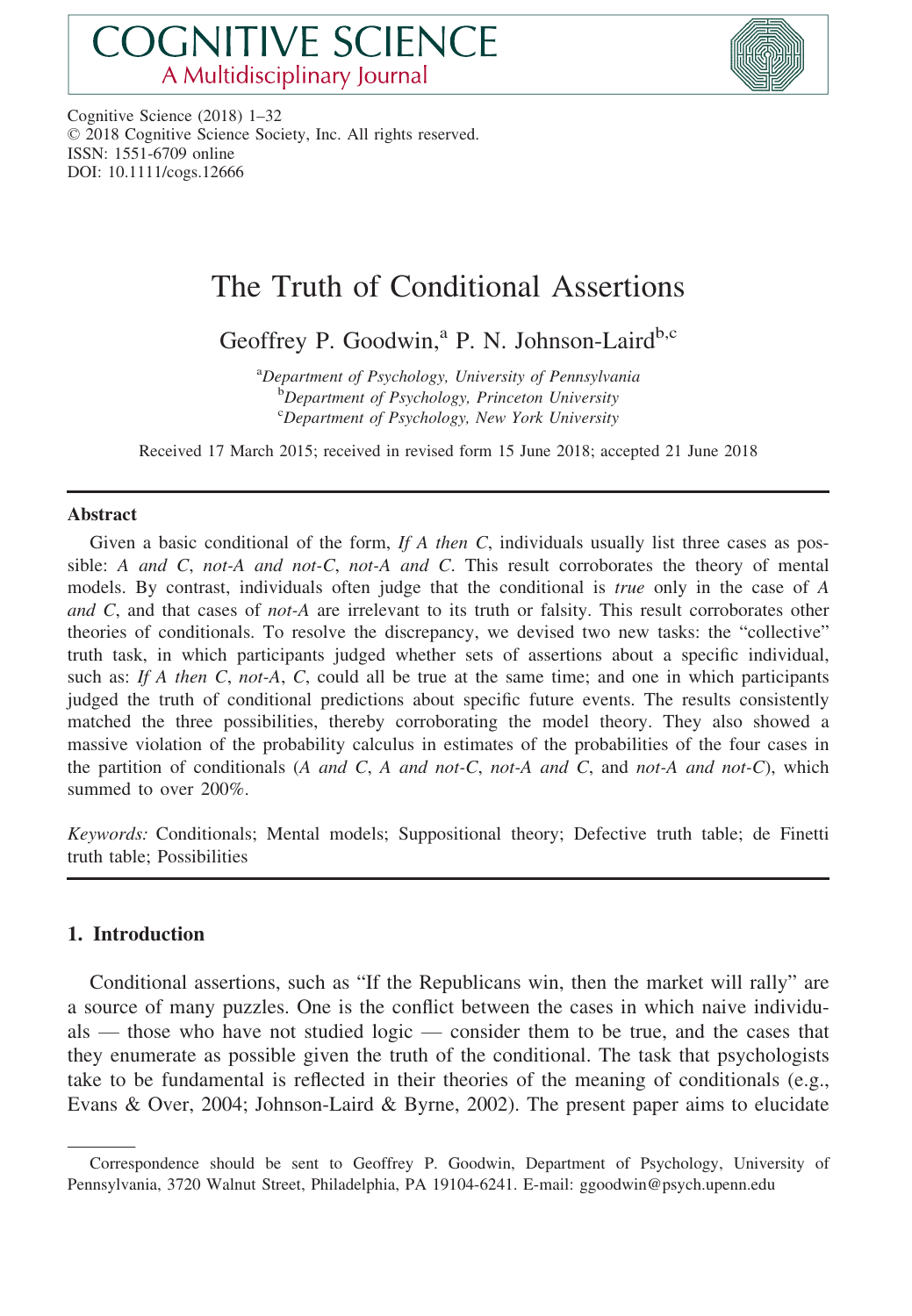the conflicting results of the two tasks. Its plan is to outline these results, to describe two new tasks designed to resolve the conflict, and to report the results of four experiments using these tasks. Finally, the paper considers the implications of their results for current theories of conditionals. Its focus is on conditionals that refer to specific events, outcomes, or individuals, and not those that make general claims as in conditional rules or principles (see Goodwin, 2014; Sperber, Cara, & Girotto, 1995).

In the "truth-table" task, individuals evaluate a conditional, such as "If there's an A on the left then there is a 7 on the right," in light of a piece of conjunctive evidence, such as a card showing: A  $\vert$  7 (e.g., Johnson-Laird & Tagart, 1969), where the vertical line demarcates the two halves of the card. They tend to evaluate the conditional as true in the case in which both of its clauses are true. Likewise, they tend to evaluate the conditional as false in the case in which the if-clause is true and the then-clause is false, for example,  $A \mid 3$ . But they tend to judge any other case, in which the *if*-clause is false such as:  $B \mid 7$ , as "Irrelevant" to the truth value of the conditional. Many investigators cite these and other similar results (e.g., Evans, 1972) in arguing that conditionals have a "defective" truth table (e.g., Evans & Over, 2004, p. 36), which is also known as the de Finetti (1974) truth table. Table 1 presents this truth table, which lays out the truth values of If A then C as a function of each possible case based on the truth or falsity of A, and the truth or falsity of C. The table uses the negation of a clause, such as *not-A*, to represent that  $A$  is false. As the table shows, the conditional has no truth value in the two cases in which its if-clause is false.

There are at least three ways to interpret the de Finetti truth table. First, "no truth value" can mean that the truth function returns no value whatsoever — it is void, just as division by zero is. This interpretation is perhaps the most prevalent in the recent psychological literature. An instance of it occurs in Baratgin, Over, and Politzer (2013), who wrote about conditional bets, "When A turns out to be false, no indicative assertion or bet is made. The assertion and bet are *void*: the indicative conditional if A then C is neither true nor false, and the bet on it is neither won nor lost" (p. 309; see also Politzer, Over, & Baratgin, 2010). Similarly, Pfeifer (2013) wrote that "... this sentence is crucial for explaining the semantics of the conditional event: If A, then C is void, if A is false" (p. 332). Most directly, Politzer et al. (2010) wrote that "The not-A cases, [i.e., false

Table 1

The "defective" truth table for a conditional If A then C, the contrasting truth table for material implication, A materially implies C, and the typical responses when individuals list what is possible and what is impossible given that If  $A$  then  $C$  is true

| Cases, <i>i.e.</i> , Contingencies<br>in the World | The Defective Truth | The Truth Table | Responses to If A<br>Table for If A then C for A materially implies C then C in Listing Possibilities |
|----------------------------------------------------|---------------------|-----------------|-------------------------------------------------------------------------------------------------------|
| A and C                                            | True                | True            | Possible                                                                                              |
| A and not-C                                        | False               | False           | Not possible                                                                                          |
| Not-A and $C$                                      | No truth value      | True            | Possible                                                                                              |
| Not-A and not- $C$                                 | No truth value      | True            | Possible                                                                                              |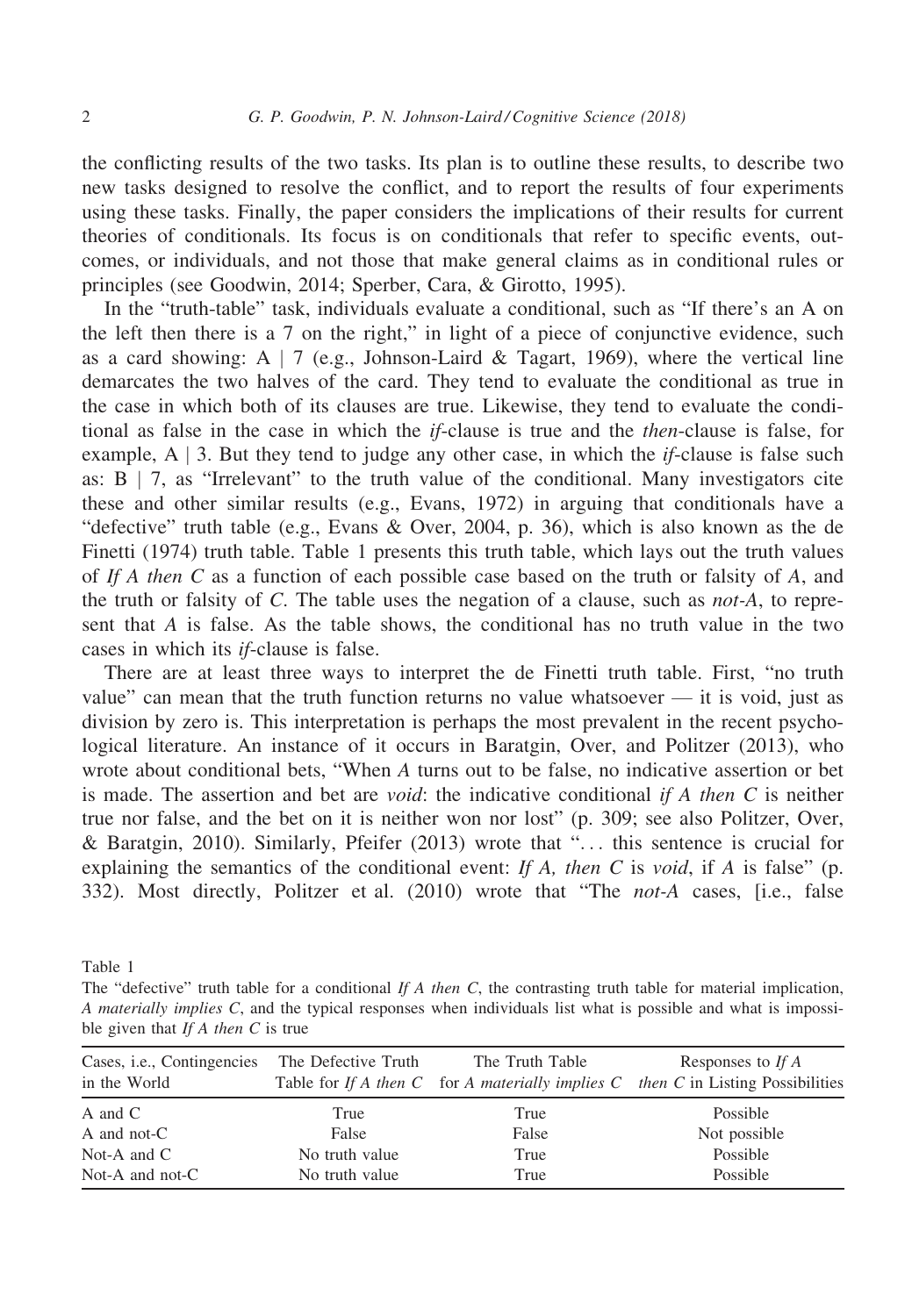antecedent cases] are irrelevant to the question [of whether the conditional is true] because the conditional is neither true nor false" (p. 176). To explain this point, they wrote that "when  $\dots$  not-A is known, the indicative (1) [i.e., If A then B] is neither true nor false in probability theories and can also be termed void" (p. 174).

Second, "no truth value" can mean that the truth value has yet to be determined, so it will become either true or false. Perhaps de Finetti (1936/1995, p. 182) had this view in mind when he wrote that it is akin to an entry of "sex unknown" in a statistical survey. This interpretation is also apparently endorsed by Pfeifer (2013), who wrote immediately following the quote above that "This means that the truth value of the conditional is undetermined if the corresponding antecedent is false" (p. 332), thereby appearing to conflate "voidness" and "unknown" (or "undetermined").

Third, "no truth value" can mean that the value is neither true nor false, but some third value such as a conditional probability (Jeffrey, 1991). What the three interpretations have in common is that a conditional is neither true nor false when evidence shows that its if-clause is false.

Another sort of task yields very different results. In the "possibilities" task, participants are invited to accept a conditional of the form, If A then C, which has sensible contents. Their task is then to list what is possible (and in some studies what is impossible). They tend to list the following cases as possible:

| A     | $\mathbf{C}$            |
|-------|-------------------------|
| Not-A | $Not-C$                 |
| Not-A | $\mathbf{\mathfrak{c}}$ |

Table 1 lists these possibilities, which occur with various sorts of conditional (see, e.g., Barrouillet & Lecas, 1998; Johnson-Laird & Savary, 1995; Lecas & Barrouillet, 1999; Quelhas, Johnson-Laird, & Juhos, 2010).

The conflicting results from the two tasks are contrary to the intuition that any case which an assertion refers to as possible should also be one in which the assertion is true. The discrepancy also raises a further question: Which task reveals the real meaning of conditionals? Psychologists have had three main answers to the question depending on their theoretical proclivities.

The first reaction is that the truth-table task is veridical. Many theorists accordingly accept the de Finetti truth table as stating the meaning of conditionals, that is, the cases in which they are true (e.g., Evans, 2012; Fugard, Pfeifer, Mayerhofer, & Kleiter, 2011; Oaksford & Chater, 2007, p. 109; Politzer et al., 2010). It is a cornerstone of the "new paradigm" in studies of reasoning, which introduces probabilistic considerations into deductions (for a review, see Elqayam, Bonnefon, & Over, 2013; for a contrasting critical perspective, see Johnson-Laird, Khemlani, & Goodwin, 2015).

The second reaction is that the possibilities task is veridical. According to the theory of mental models — henceforth, the "model theory" (Johnson-Laird & Byrne,  $2002$ ) the meanings of conditionals and other compound assertions refer to sets of possibilities. A "basic" conditional, If A then C, is one whose interpretation is unaffected by the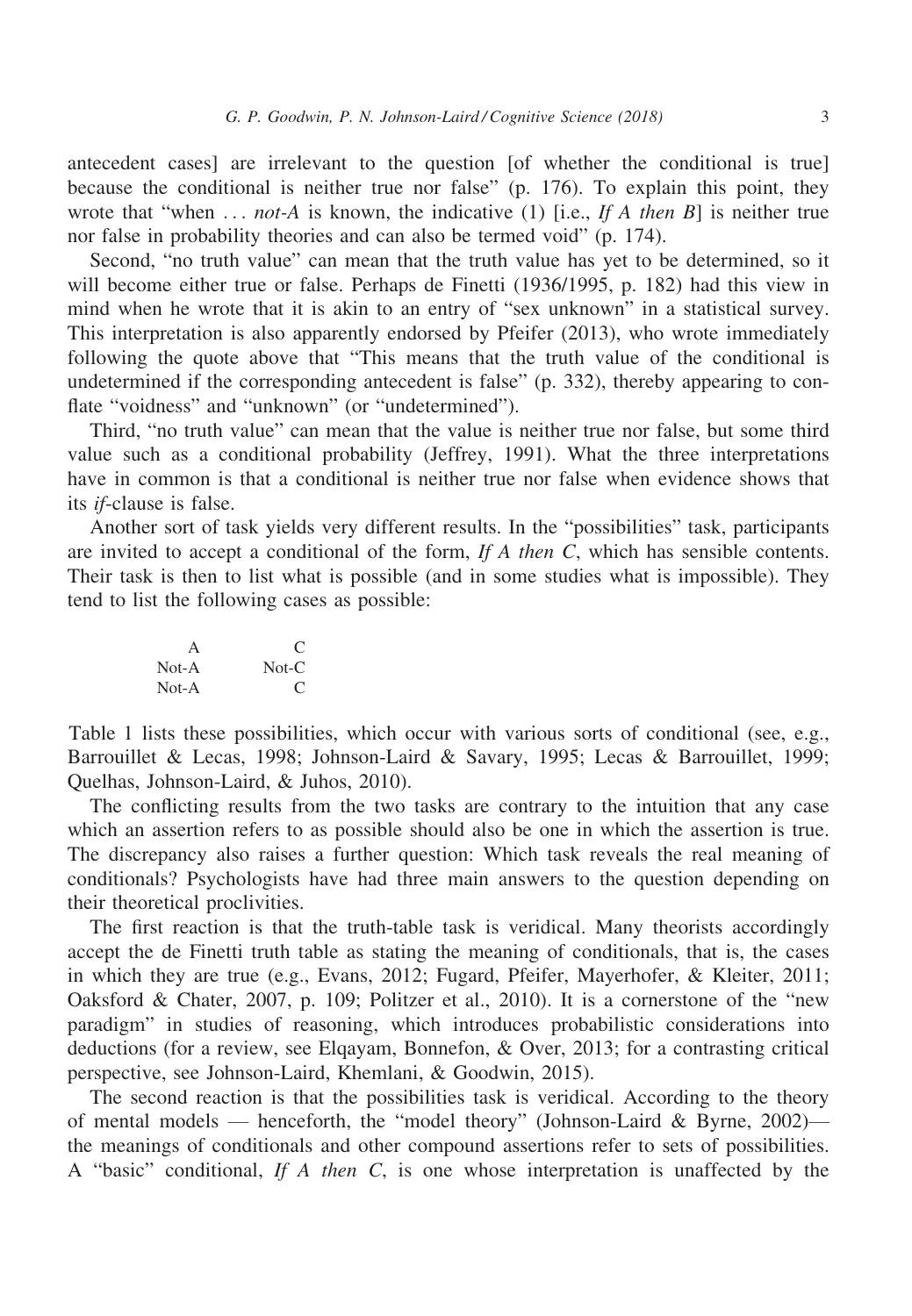content of its individual clauses, their referents, or knowledge. It has two *mental* models, which are represented initially:

> A C ...

The first model represents the possibility in which A and C hold, and the second model represents implicitly the possibilities in which A does not hold. These mental models yield intuitions and explain many phenomena in reasoning, but people can deliberate and flesh out mental models into *fully explicit* models. The mental models of a basic conditional are fleshed out into fully explicit models in the following order (see e.g., Khemlani, Orenes, & Johnson-Laird, 2014):

|       |               | (the original explicit mental model)             |
|-------|---------------|--------------------------------------------------|
| Not-A | $Not-C$       | (a possibility that holds for conditionals       |
|       |               | and for biconditionals)                          |
| Not-A | $\mathcal{C}$ | (a possibility that holds only for conditionals) |

The same trend occurs developmentally in children's interpretations of conditionals, though the capacity of working memory is a better predictor than age (Barrouillet  $\&$ Lecas, 1999).

According to the model theory, the content of a conditional and general knowledge can modulate its interpretation. They can prevent the construction of models of certain possibilities, for example, yielding a biconditional interpretation equivalent to  $if$ , and only if, A then C, in a case such as: If it rained, then it poured (e.g., Juhos, Quelhas, & Johnson-Laird, 2012). They can also establish temporal and other relations between A and C (Johnson-Laird & Byrne, 2002; Juhos et al., 2012). The algorithm for interpretation must, therefore, take content into account, but its output for some conditionals, such as, If the animal is a dog then it has four legs, is the set of three possibilities shown in Table 1. These possibilities correspond to the "True" cases in material implication, a logical connective with a truth table also shown in Table 1. Many critics of the model theory have accordingly supposed that the model theory postulates that basic conditionals are material implications. In fact, it makes no such assumption, and we will return to this issue in the General Discussion. Of course, for other conditionals, the resulting possibilities correspond to a different truth table, or to no truth table at all, as when interpretation introduces a temporal relation. Hence, interpretation cannot be truth functional (Johnson-Laird & Byrne, 2002). This claim is corroborated in the finding that people judge the not-A cases as possible not only for conditionals that are true a priori, but also for conditionals that are false a priori (Quelhas, Rasga, & Johnson-Laird, 2017). For example, the case of *not-A and C* is judged possible both for the true conditional, If Pat is reading the article then Pat is alive, and also for the false conditional, If Pat is reading the article then Pat is dead. Judgments that the not-A cases are possible for the false conditional rule out material implication, according to which such cases are false (see Quelhas et al., 2017).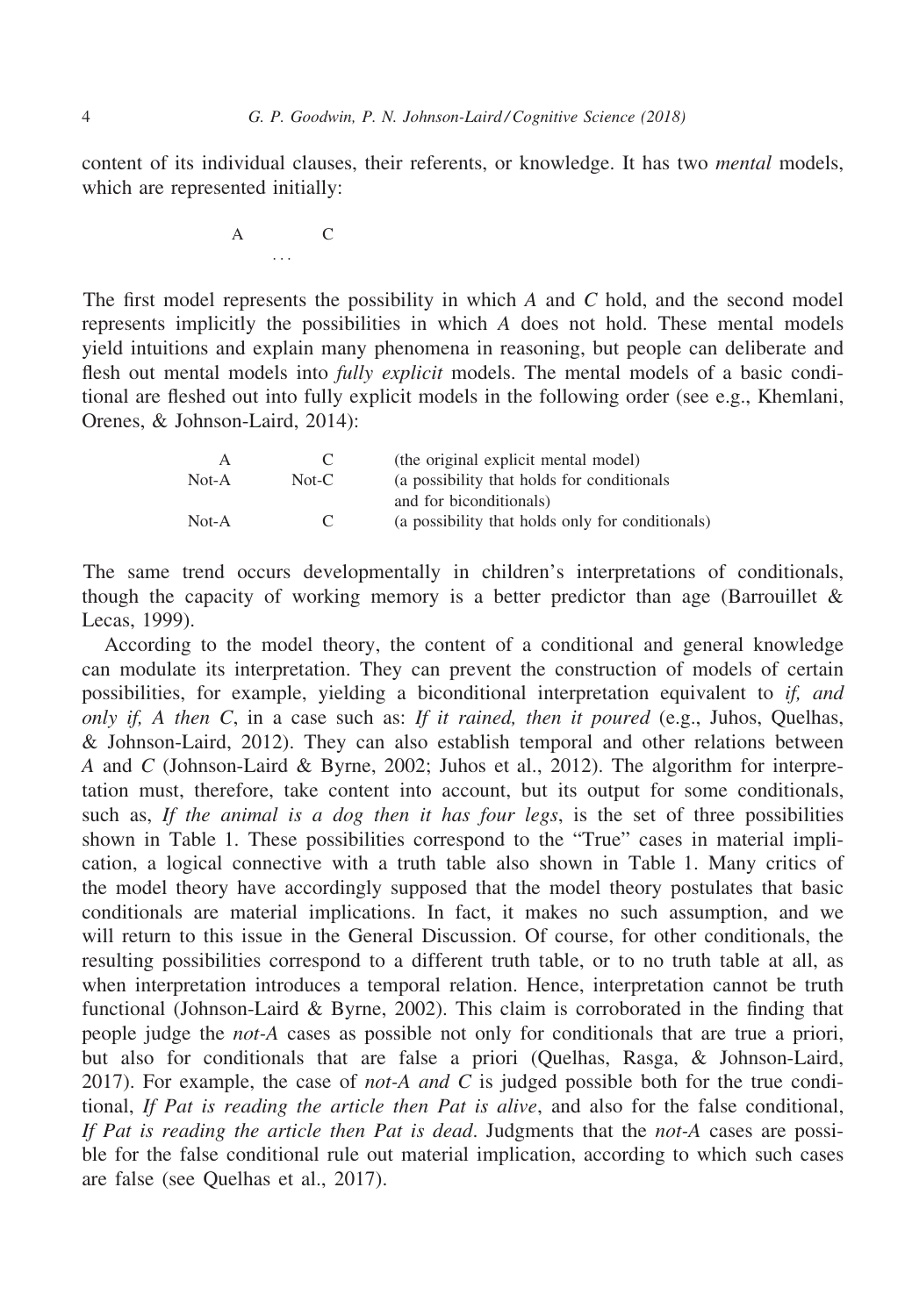The third reaction to the discrepancy between the truth-table task and the possibilities task embraces both sets of results. Barrouillet, Gauffroy, and Lecas (2008) distinguish between reasoning about possibilities given the truth of a conditional and evaluating the truth of a conditional given various states of affairs. They argue that the model theory of conditionals accounts for the possibilities task but needs to be revised in order to deal with the truth task. As part of this revision, they claim that there is a difference in the epistemic status of initial and fleshed-out models of a conditional. In the case of a conditional such as, If A then C, only its initial model,  $A \, C$ , is capable of making the conditional true, whereas the false *if-clause* cases, *not-A C*, and *not-A not-C*, are compatible with the conditional, but do not make it true. Furthermore, this difference in epistemic status accounts for why the initial model is preferentially represented. These authors contend that this hybrid theory is able to account for results from both the truth-table and possibilities tasks.

In the present paper, we take a similar view but argue in addition that the impasse can be resolved by taking a new, more critical, look at the standard truth task. The core result from this task that appeals to proponents of the defective truth table is that a conditional has no truth value when its *if*-clause is false. But is this always the case? In order to try to answer the question, we used two new experimental procedures. These two new tasks were designed to obviate several problems with the standard truth-table task that prevent a clear interpretation of its results. In the first task, we modified the truth-table task in order to test whether the defective truth table applies to conditionals that elicit thinking about alternative possibilities, and that decrease the focus on the main clause, the thenclause, of conditionals. In the second task, the participants have to decide whether or not a set of assertions is consistent. Naive individuals have difficulty in answering this framing of the question: "Could all of these assertions be consistent with one another?" and so we translated it into an equivalent question: "Could all of these assertions be true at the same time?" (see Goodwin & Johnson-Laird, 2010; Johnson-Laird, Legrenzi, Girotto, & Legrenzi, 2000; Johnson-Laird, Lotstein, & Byrne, 2012). This "collective" truth task asks only for judgments about the possible truth of conditionals. It does not call for an individual assessment of each possibility to which a conditional refers, and so it circumvents the potential issue of inferring a definite truth value from a single piece of evidence (see Schroyens, 2010a). It also circumvents a construal of the task as applying only to the main clause of a conditional, because the participants evaluate a set of assertions in which only one is a conditional, thereby defocusing attention from the conditional alone. We expand on the description of these issues presently. We investigated our modified truth-table task in Experiment 1, before turning to the collective truth task in Experiments 2–4. All of the conditionals in these experiments were ones that referred to specific events or outcomes or to the properties of specific individuals.

## 2. Experiment 1

In a modified version of the truth-table task, the experiment used trials of the following sort: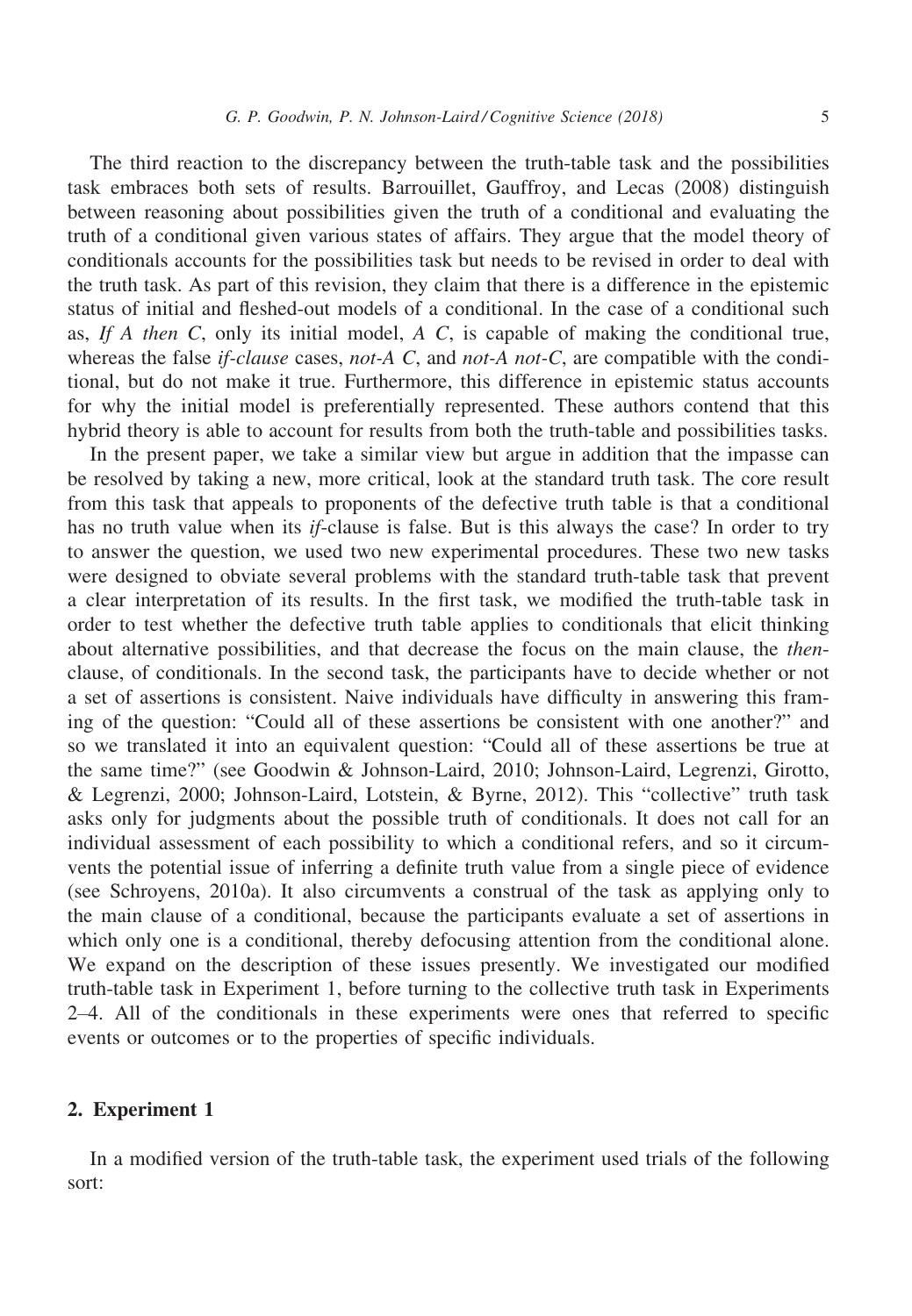John is deciding whether to fire one of his two employees, Charlie or Annie, and possibly both of them.

In the end, John fired Annie.

A colleague of John's had predicted:

John will fire Charlie, if not Annie.

Was the colleague's prediction true, false, or irrelevant, in light of what happened? What do you think?

The task has two important features for our purposes. First, it frames the problem with an initial inclusive disjunction and with a conditional that has a negative *if*-clause,  $C$  *if* not-A. So, when individuals represent the conditional, they should tend to think of more than one possibility (see e.g., Byrne  $\&$  Johnson-Laird, 1992), including the one represented in the mental models of the conditional, C and not-A, but also the one in which the if-clause is false, namely, A. They should therefore build at least these models of the people whom John fired:

> Charlie Not Annie Annie

They may even envisage the contingency in which both were fired (Charlie Annie). This modification is important, because we suspect that existing results with the standard truth task may be brought about in part by participants failing to represent all relevant possibilities.

Second, in this revised task, because of the C if not-A formulation, "if" precedes an ellipsis (a partial clause), such as "if not Annie," rather than a complete clause. This formulation should reduce any bias to take the *if*-clause for granted, and to focus only on the *then*-clause. This may obviate another factor that accounts for the results of the standard truth task. In the standard version of the truth task, a bias may exist to carry out the task on the main clause of the conditional because doing so is cognitively less demanding (see e.g., Girotto & Johnson-Laird, 2004; Johnson-Laird & Byrne, 2002). Hence, if an experiment poses the question:

In what cases is it true that if A then  $C$ ?

participants may paraphrase the task more simply as:

If A then in what cases is it true that  $C$ ?

In other words, they may engage in a process of "attribute substitution," whereby they implicitly replace a difficult question with one that is easier to answer (Kahneman & Frederick, 2002). To answer the second question, participants presuppose that A is the case, and merely evaluate the truth or falsity of C from the cases presented to them. Accordingly, cases in which A does not hold are genuinely irrelevant to the task. The result, of course, is a defective truth table. Proponents of the defective truth table might argue that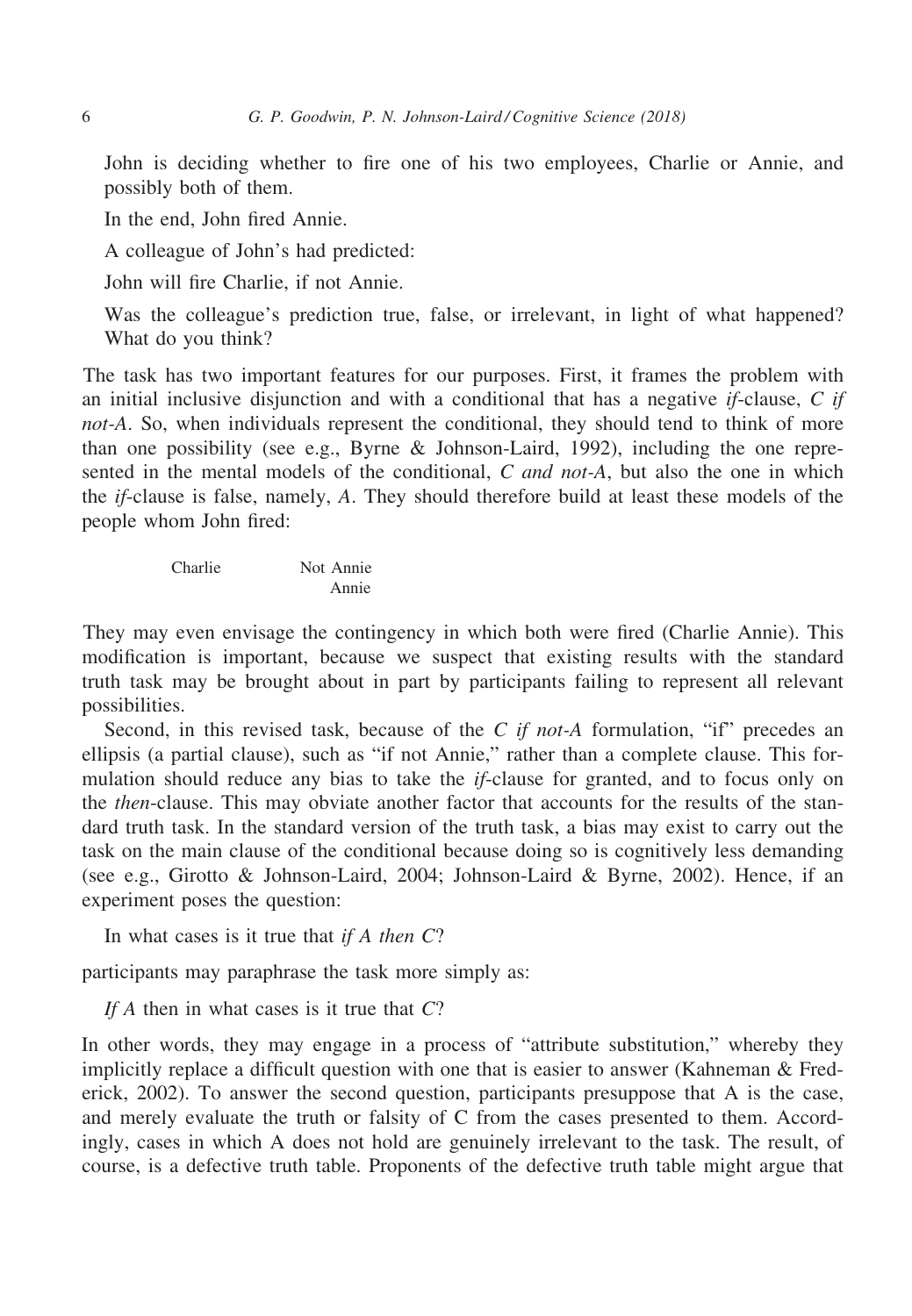this process accurately captures the meaning of the conditional. Yet, it may be that when individuals do not take the if-clause for granted, their evaluations no longer yield the defective truth table; that is, in part, what we aimed to test. We used ellipses with a negative phrase, for example, "John will fire Charlie, if not Annie," rather than with an affirmative phrase, for example, "John will fire Charlie, if Annie," which is odd in our dialect.

The experiment examined judgments of conditionals in light of the four possible contingencies of evidence (the partition) for conditionals of the form: C if not-A. The evidence  $C \&$  not-A satisfies both clauses of the conditional, and so participants should respond "true." The evidence *not-C & not-A* satisfies the *if-clause* but not the *then-clause*, and so participants should respond "False." And the two sorts of evidence in which A occurs correspond to false if-clauses, and so the defective truth table predicts that participants should respond "Irrelevant." But, if the task elicits evaluations closer to the model theory, then the participants should tend to judge the conditional as "True" in these cases. The overall trend of "True" evaluations should follow the same order in which mental models tend to be fleshed out as fully explicit models:  $C \& not-A$ , in which both clauses of the conditional are true, should yield more "True" responses than *not-C & A*, in which both clauses are false, and the latter should in turn yield more "True" responses than C  $\& A$ , in which the *if*-clause is false and the *then*-clause is true.

## 2.1. Method

#### 2.1.1. Participants

Eighty-eight participants in the United States began the experiment on a web survey program. Eight participants did not complete the experiment, and so their partial data were removed from the analyses, yielding 80 participants (63 male, 37 female) in the experiment proper.

#### 2.1.2. Design and materials

The participants acted as their own controls and made judgments of the truth or falsity of conditionals presented in the form: C if not-A. For each problem, the conditional asserted a prediction about a relation between two future events and was presented after a definitive set of facts regarding those events (see the example above). The participants then judged whether the conditional prediction was true, false, or irrelevant, in light of the known facts. Each conditional, C if not-A, occurred on separate trials with four sorts of evidence; for the example above:

| John fired Charlie:                   | $(C \text{ and not-}A)$ |
|---------------------------------------|-------------------------|
| John fired Annie:                     | $(not-C$ and A)         |
| John fired both Charlie and Annie:    | $(C \text{ and } A)$    |
| John fired neither Charlie nor Annie: | $(not-C$ and not-A)     |

The first sort of evidence did not state explicitly that Annie had *not* been fired, because it is implied in the overall context, and the assertion is simpler and more natural without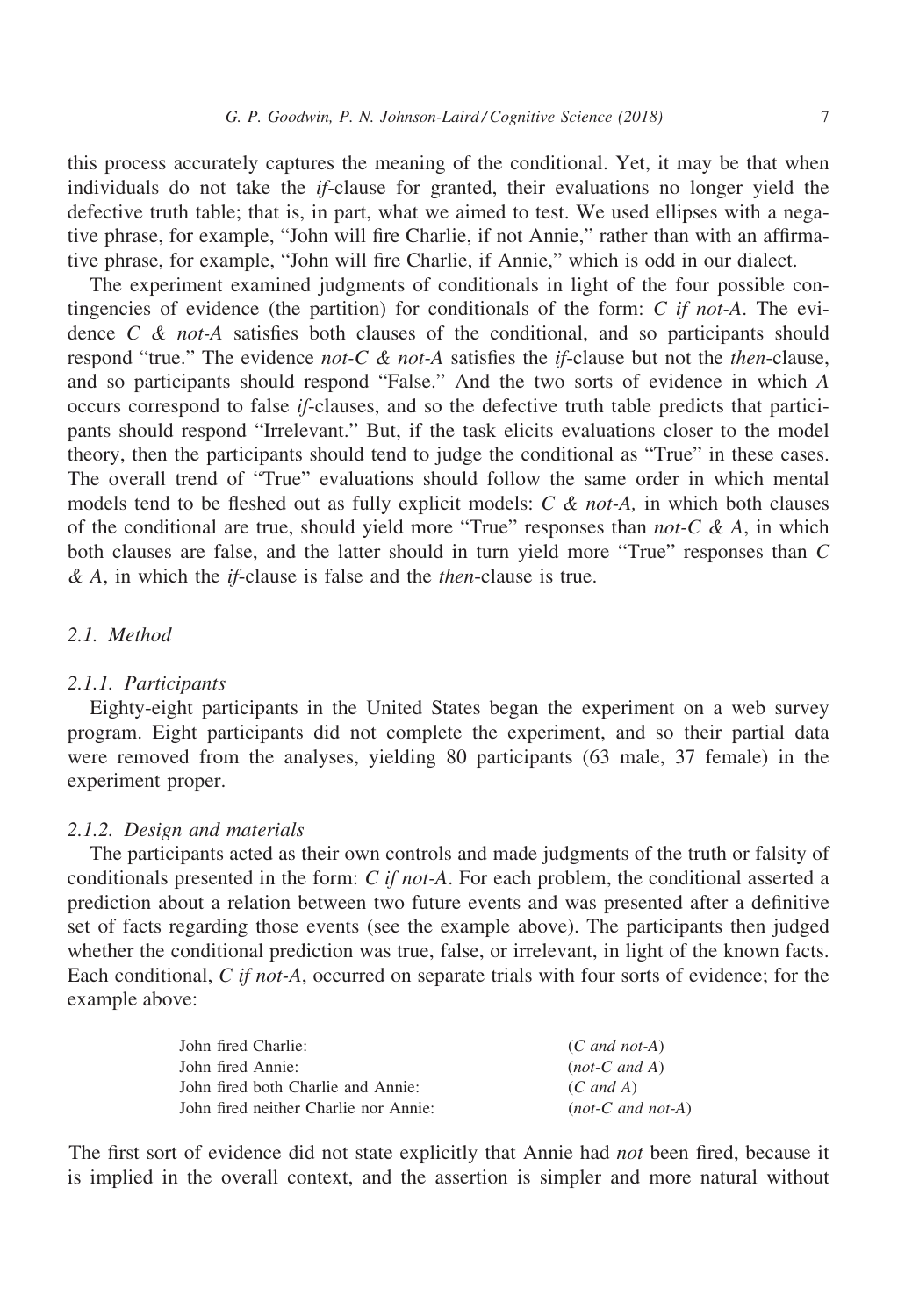this explicit stipulation. Likewise, for the same reasons, the second sort of evidence did not state explicitly that Charlie had not been fired.

There were five sets of contents in total, and their framings and conditional predictions were as follows:

1. John is deciding whether to fire one of his two employees, Arthur or Elaine, and possibly both of them.

Conditional prediction: John will fire Arthur, if not Elaine.

- 2. Alan is deciding whether to buy a belt or a tie, and possibly both of them. Conditional prediction: Alan will buy the tie if not the belt.
- 3. Mary is deciding whether to order a coffee or a dessert, and possibly both of them. Conditional prediction: Mary will order a coffee if not a dessert.
- 4. Catherine (a triathlete) is deciding whether to go for a run or a swim, and possibly both of them.

Conditional prediction: Catherine will go for a run if not a swim.

5. A military general is deciding whether to order a ground invasion or an air strike.<sup>1</sup> Conditional prediction: The general will order a ground invasion if not an air strike.

Each conditional was presented with all four possible contingencies outlined above, leading to a total of 20 experimental problems. Four additional problems were constructed, each with unique contents, and were presented with the *not-C and not-A* contingency. They were included in order to balance out the number of correct, "No," responses across the experiment. Each participant completed the full set of 24 problems in a different random order. When the participants had finished these problems, they completed four subsidiary problems in which they judged what possibilities arose from four unrelated conditionals. The results of this task are not pertinent to the present investigation, and so we do not report them.

## 2.1.3. Procedure

The Qualtrics web survey program administered the experiment, and each problem was presented on a new onscreen page. At the end of the experiment, participants provided some basic demographic information and were thanked and debriefed. The program collected no other data.

## 2.2. Results

Table 2 presents the percentages of the three sorts of evaluation of the conditionals as true, false, or irrelevant, depending on the nature of the evidence. The critical question for the defective truth table is whether participants tended to evaluate conditionals as irrelevant when their if-clauses were false. As Table 2 shows, however, the majority of participants evaluated them as true in such cases. When both the *if*-clause and the *then*clause were false, they evaluated the conditional as true for 56% of trials. This percentage was reliably greater than chance  $(33.33\%;$  Wilcoxon test,  $z = 4.33, p < .001$ , and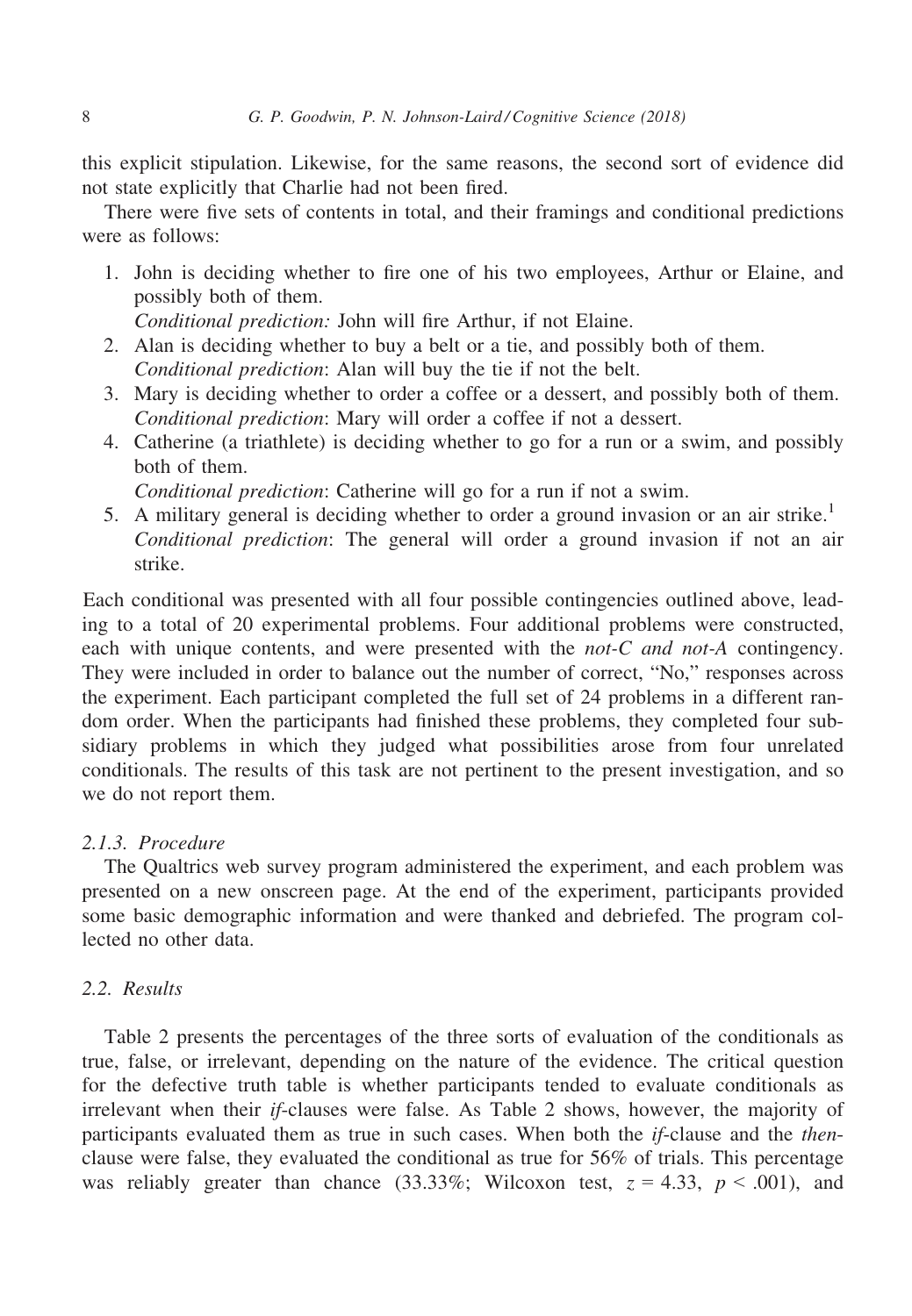Table 2

The percentages of judgments that conditional predictions were true, false, or irrelevant, for the four possible sorts of evidence in Experiment 1

|                                                    | Judgment of the Conditional Prediction |       |                   |
|----------------------------------------------------|----------------------------------------|-------|-------------------|
| Evidence in Relation to Conditional                | True                                   | False | <b>Irrelevant</b> |
| Both clauses of conditional true                   | 91                                     |       |                   |
| Both clauses of conditional false                  | 56                                     | 27    | 17                |
| <i>If</i> -clause false & <i>then</i> -clause true | 56                                     | 33    |                   |
| <i>If-clause true &amp; then-clause false</i>      |                                        | 89    |                   |

reliably greater than the percentages of either "Irrelevant" (17%) or "False" (27%) evaluations (Wilcoxon tests,  $z's = 4.90$  and 3.05,  $ps < .001$  and  $= .002$ , respectively). Similarly, when the if-clause was false and the then-clause was true, the participants evaluated the conditional as true on 56% of the trials, a percentage that was again reliably greater than chance (Wilcoxon test,  $z = 4.44$ ,  $p < .001$ ), and also greater than the percentages of "Irrelevant" (12%) or "False" (33%) evaluations (Wilcoxon tests,  $z$ 's = 5.35 and 2.71,  $ps < .001$  and  $= .007$ , respectively). These patterns also occurred for each of the five individual conditionals. The most frequent evaluation when the  $if$ -clause was false was "True" in each case. For the false if-clause cases, out of 20 total comparisons comparing "True" with the "False" and "Irrelevant" evaluations, 18 were significant (using Sign tests), while the remaining two showed the predicted trend.

The model theory's predicted stochastic trend of "True" depending on the nature of the evidence was corroborated: when both clauses were true, there were more "True" evaluations (92%) than when both clauses were false (56%), which in turn yielded fractionally more "True" evaluations than when the if-clause was false and the then-clause was true (56%). Despite the negligible difference between the latter two cases, the predicted trend in rank orders was highly reliable, Page's  $L = 1025.50$ ,  $z = 5.18$ ,  $z = p \lt 0.001$ . Finally, as in all previous studies, when the *if*-clause was true and the *then*clause was false, most evaluations  $(89%)$  of the conditional were "False" — a proportion much greater than chance (Wilcoxon test,  $z = 7.99$ ,  $p < .001$ ). This result shows that there was no general bias to evaluate conditionals as true.

## 2.3. Discussion

The new sort of truth-table task, which emphasized alternative possibilities and defocused participants from the main clause of the conditionals, produced evidence contrary to the defective truth table. As Table 2 shows, "Irrelevant" was overall the least frequent evaluation. The participants most often judged that the conditional was true when its *if*clause was false. For example, the evidence:

## Alan bought the tie and the belt

led to "True" evaluations of the conditional prediction: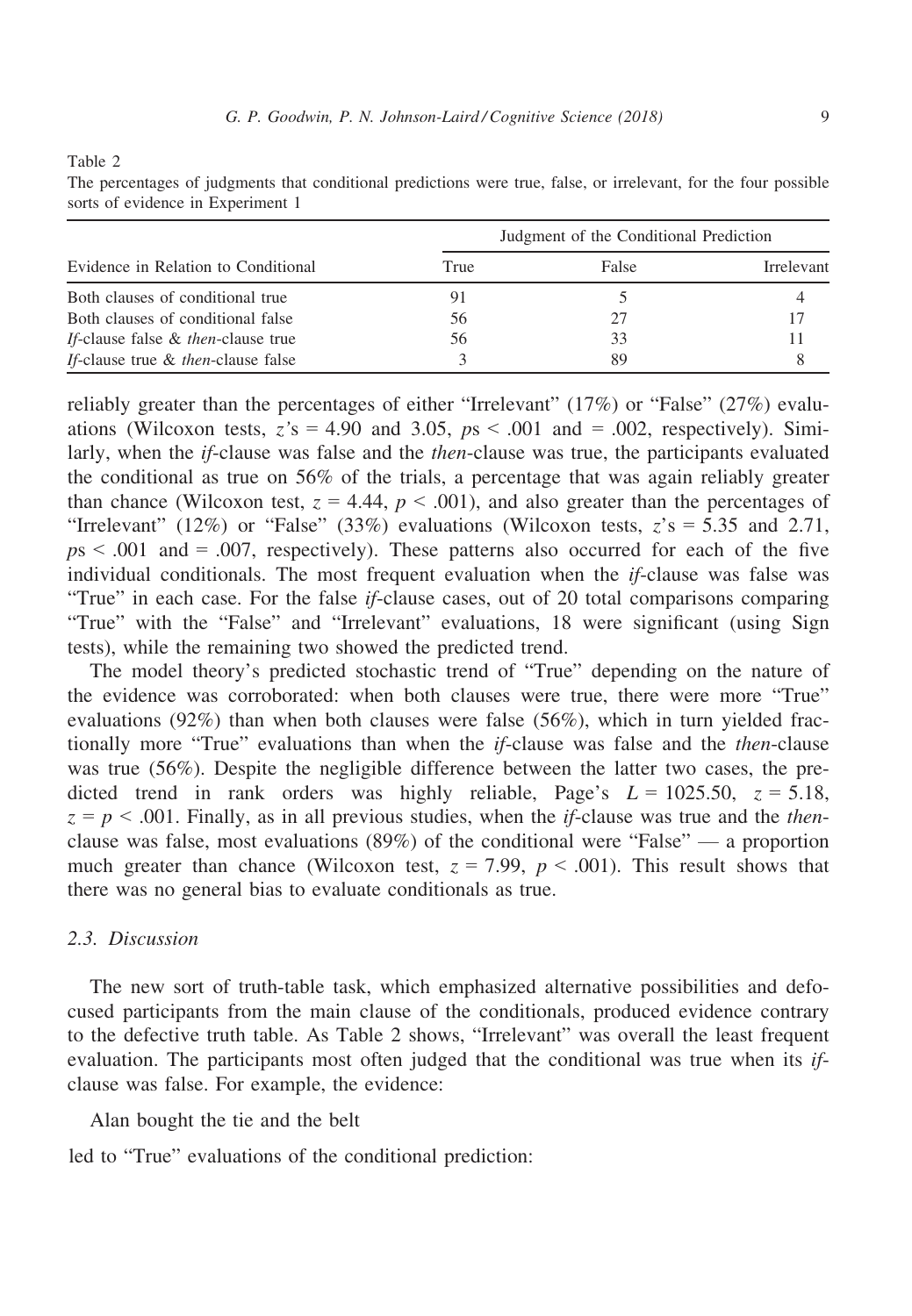Alan will buy the tie if not the belt.

These results refute the defective truth table as a general account of the truth conditions of conditionals. Its proponents, however, could argue that such conditionals with elliptical negatives rather than complete if-clauses are unusual, and so the present results may not generalize to more frequent conditionals in everyday life (Gernot Kleiter, personal communication, July 9, 2014). We agree. Yet the theories motivating the defective truth table offer no immediate explanation for the present results (pace, e.g., Evans & Over, 2004, p. 36). In contrast, the model theory motivated the present version of the truth-table task, and its results corroborated the theory.

However, there remains something odd about evaluating the truth value of a compound assertion, such as a conditional, in light of a single piece of evidence (Schroyens, 2010a). Indeed, as Barrouillet et al. (2008) showed, some adult reasoners resist the tendency to regard even the conjunction of the true *if*-clause and the true *then*-clause as providing decisive confirmation of a conditional. Schroyens (2010a) argued that this problem invalidates the truth-table task as providing diagnostic evidence for the ordinary semantics of the conditional. While his arguments apply to conditionals that state general rules, they may also apply to the conditionals in this study, which make predictions about alternative definitive events (for more on this distinction, see Goodwin, 2014; Sperber et al., 1995). Hence, perhaps the "collective" truth task, to which we now turn, casts a clearer light on the conditions in which conditionals are true.

#### 3. Experiment 2

In the collective truth task, participants have to assess whether or not a set of assertions could all be true at the same time. The task is intimately related to valid deduction, but it differs in a crucial way. If reasoners use rules of inference to deduce a valid conclusion, they cannot use them directly to deduce that a set of assertions can all be true at the same time. The only general way to use rules of inference in this task is to try to prove the negation of one assertion in the set from the remaining assertions. If successful, then the set of assertions is not consistent; but if no such proof exists, then the set of assertions is consistent. This procedure is implausible for naive reasoners, and as far as we know, no psychologist has ever defended it. The model theory provides a simpler procedure. Consider a set of assertions of this sort:

> If A then C A  $\mathcal{C}$

The mental models of the conditional:

A C ...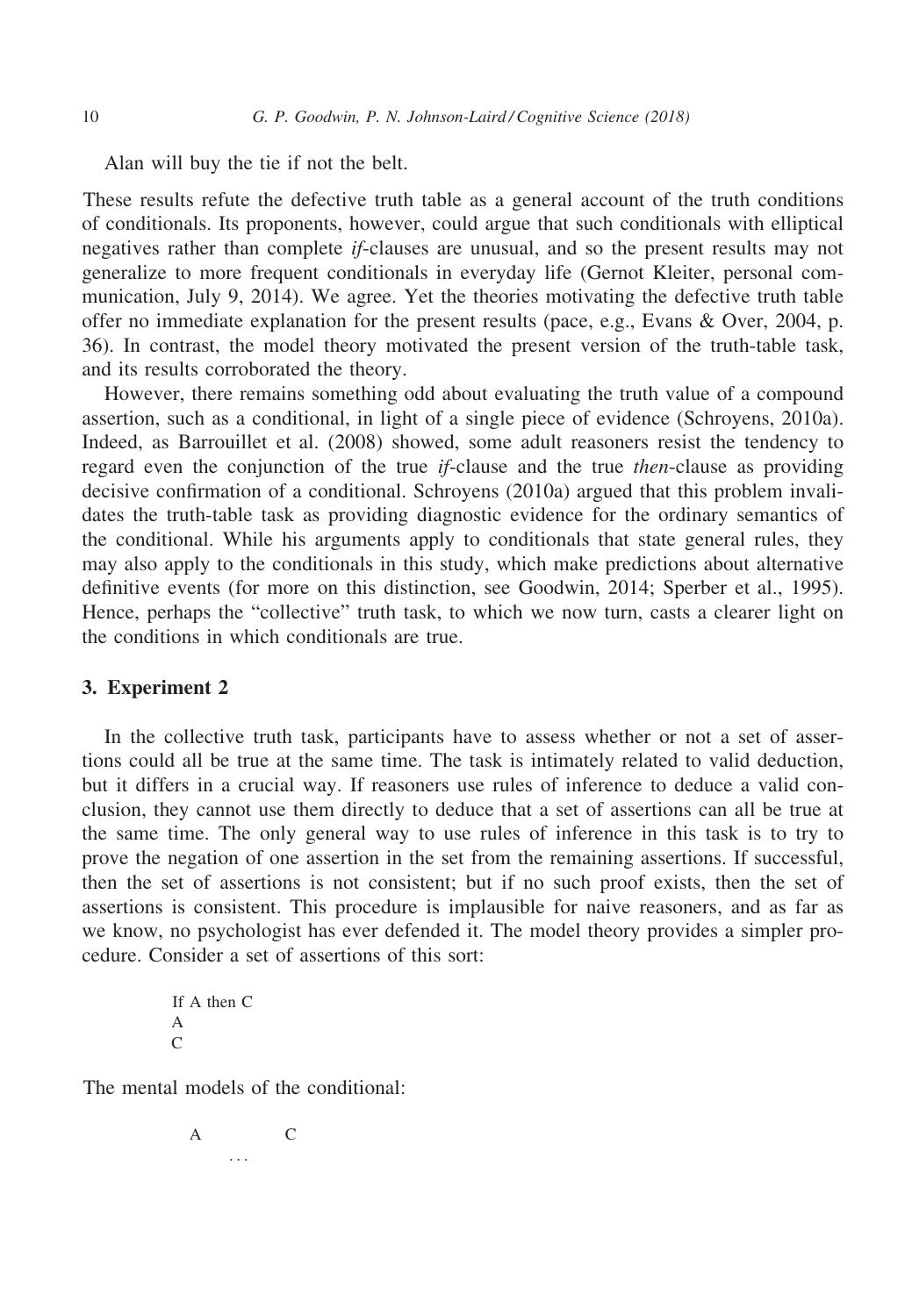establish at once that all three assertions can be true together, because they all hold in the only mental model with explicit content. Now, consider three assertions of this sort:

```
If A then C
Not-A
Not-C
```
This set of assertions does not hold in the initial mental model of the conditional (which contains only  $A$  and  $C$ ), and so some individuals may respond, "No, the set is not consistent." But, others may flesh out the models of the conditional into fully explicit ones:

| А     | C                       |
|-------|-------------------------|
| Not-A | $Not-C$                 |
| Not-A | $\mathbf{\mathfrak{c}}$ |

The second model here represents a possibility in which all three assertions hold, and so individuals who succeed in fleshing out the models in this way will make the correct response, "Yes, the set is consistent."

Conditionals that are not framed explicitly as biconditionals (i.e., of the form: if and only if), are nonetheless often interpreted as biconditionals. One reason is that biconditionals have only two fully explicit models, and so it is easier to make such an interpretation; another reason is that the semantic relation between their constituent clauses may yield a biconditional interpretation. For instance, given that dogs have four legs, a conditional about a particular animal, such as "If the animal has four legs then it is a dog," asserts a biconditional; that is, when its if-clause is false so too is its then-clause.

The model theory accordingly makes three predictions about the collective truth task. First, individuals should judge that a basic conditional can be true when its if-clause is false. Hence, they should judge that the assertions in each of the following sets 1, 2, and 3 could all be true at the same time, but not those in set 4:

| If A then C | If A then C | If A then $C$ If A then $C$ |         |
|-------------|-------------|-----------------------------|---------|
| А           | Not-A       | Not-A                       |         |
| C           | $Not-C$     |                             | $Not-C$ |

With a biconditional interpretation, they should judge that the assertions in each of sets 1 and 2 could be true at the same time, but not those in sets 3 and 4.

Second, the order in which mental models are fleshed out as fully explicit should predict both the likelihood that a set is endorsed as collectively true and the latency of that judgment. This order predicts the following trends in endorsements of collective truth and their latencies: Set 1 should be endorsed more often and faster than Set 2, which in turn should be endorsed more often and faster than Set 3.

Third, conditionals that express a contingent relation as opposed to a known set-theoretic relation corresponding either to a basic or biconditional interpretation should tend to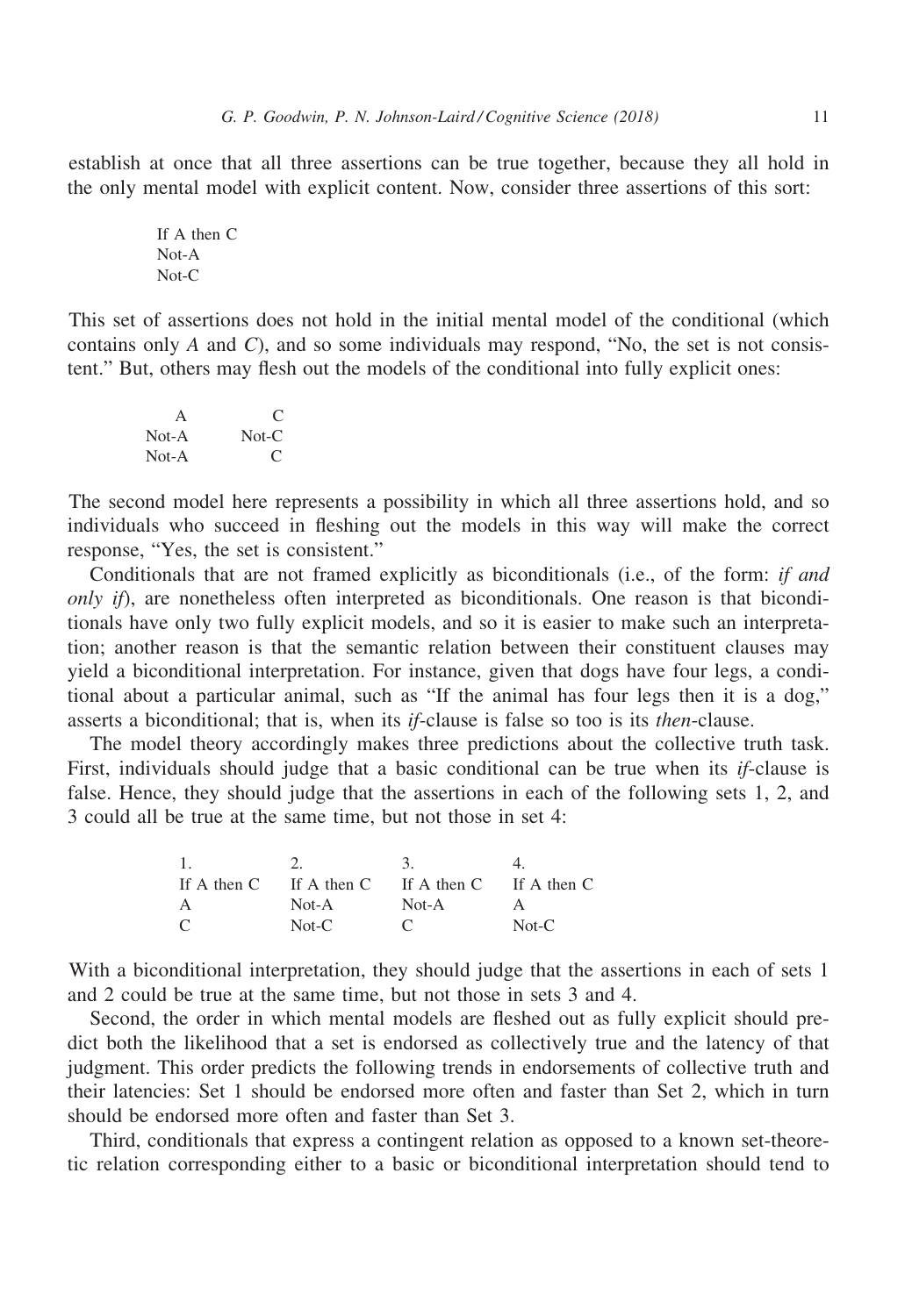yield a less clear-cut interpretation of one sort or the other. We amplify the motivation for this prediction in outlining the experimental materials.

## 3.1. Method

## 3.1.1. Participants

One hundred and seven participants in the United States began the experiment on Amazon.com's Mechanical Turk system in exchange for a small monetary payment. Six participants did not complete the experiment, and so their partial data were removed from the analyses, yielding 101 participants (44 male, 57 female) in the experiment proper.

## 3.1.2. Materials

Each problem consisted of three assertions, and the first assertion was always a conditional. The remaining two assertions in the set were drawn from the conditional's partition, that is, all four possible combinations of the affirmation and the negation of the two constituent clauses in the conditional. Hence, there were four grammatical forms of problem, as shown in the numbered sets above.

We devised four different sorts of conditional assertion, which differed in the nature of the semantic relation between their *if*-clause and their *then*-clause. The first sort implied a basic interpretation, for example, is as follows:

If the animal is a dog then it has four legs

where the framing of the problem made clear that the conditional referred to a single, unique, animal. The set to which the  $if$ -clause refers,  $dogs$ , is a proper subset of the set to which the *then-clause refers, has four legs, and so the assertion refers to three possibili*ties: The animal is a dog and has four legs, it is not a dog and does not have four legs, it is not a dog and has four legs. The second sort of assertion expressed the converse relation, again about a single, unique animal:

If the animal has four legs then it is a dog.

The set in the *if*-clause is a superset of the set referred to in the *then*-clause, and so it should yield a biconditional interpretation, referring only to two possibilities: the animal has four legs and is a dog, and it does not have four legs and is not a dog. The putative third possibility (the animal doesn't have four legs and is a dog) is ruled out by the knowledge that dogs have four legs, at least normally. The third sort of assertion expressed a contingent relation between the sets referred to in the if-cause and in the then-clause, for example:

If the animal is a bird then it has black eyes.

The fourth sort of assertion was the converse of the third:

If the animal has black eyes then it is a bird.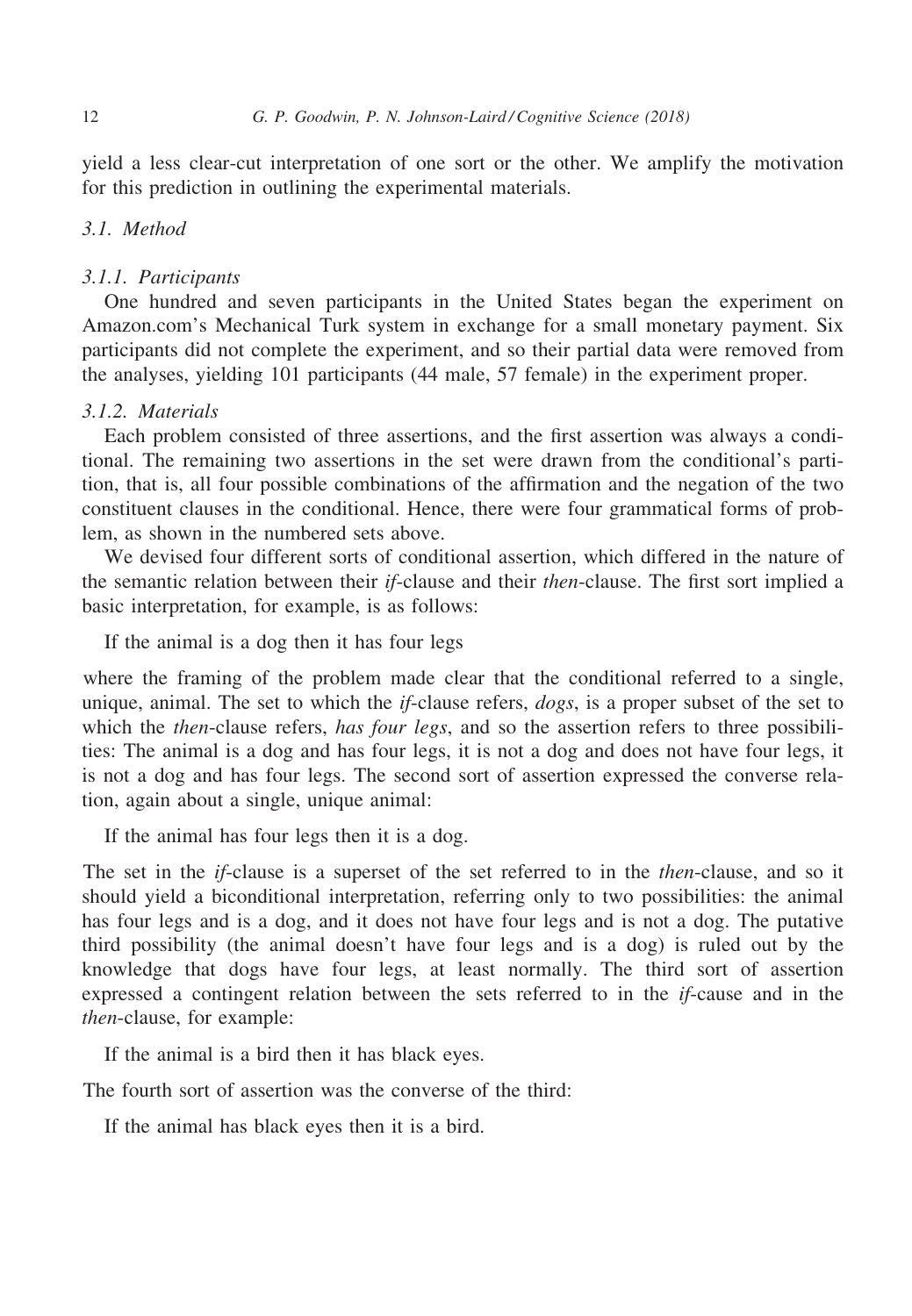We refer to both the third and fourth sorts of assertion as having a *contingent* interpretation, because they do not express a known subset or superset relation between the sets referred to in their two clauses. Given an experimental context in which participants make both basic conditional and biconditional interpretations, previous studies suggest that participants should tend to make more conditional interpretations of contingent conditionals, but should be open to biconditional interpretations too (see e.g., Johnson-Laird, Byrne, & Schaeken, 1992).

We devised four different sets of contents for each of the four sorts of conditional. The materials used one-syllable animal categories (e.g., dog, bird, etc.) and simple, twoword physical attributes (e.g., blue fins, two ears, etc.). Each problem was prefaced with the following instruction to establish the uniqueness of the relevant animal:

You are at an animal sanctuary. You have won a prize that allows you to get your picture taken alongside one of the animals at the sanctuary. This animal is going to be chosen at random by the staff at the sanctuary. However, you do not yet know which specific animal it will be. We would like you to indicate whether a set of assertions about this animal could all be true at the same time.

This framing occurred for each problem, and the participants answered the question, "Could all of these assertions be true at the same time?", responding either "Yes" or "No." An example of a problem with a basic conditional was accordingly:

If the animal is a dog then it has four legs.

The animal is not a dog.

The animal has four legs.

Could all of these assertions be true at the same time?

We re-iterate that the framing of all the problems concerned unique single entities.

## 3.1.3. Design

The participants' task was to judge whether all three assertions in a problem could be true at the same time. Approximately half of the participants ( $n = 46$ ) were assigned at random to 16 problems based on an arbitrary assignment of contents to the four sorts of conditional. The remaining participants ( $n = 55$ ) received a set of 16 problems based on a different arbitrary assignment of contents to the four sorts of conditional. The problems were presented in a different random order to each participant.

The experiment was administered in a web survey program (Qualtrics), and each problem was presented on a new onscreen page. The program recorded how long participants spent on each page, that is, the time they spent reading the assertions, inferring their responses, and then making their response. Upon completion of the experiment, participants provided some basic demographic information, and were thanked and debriefed. The program collected no other data.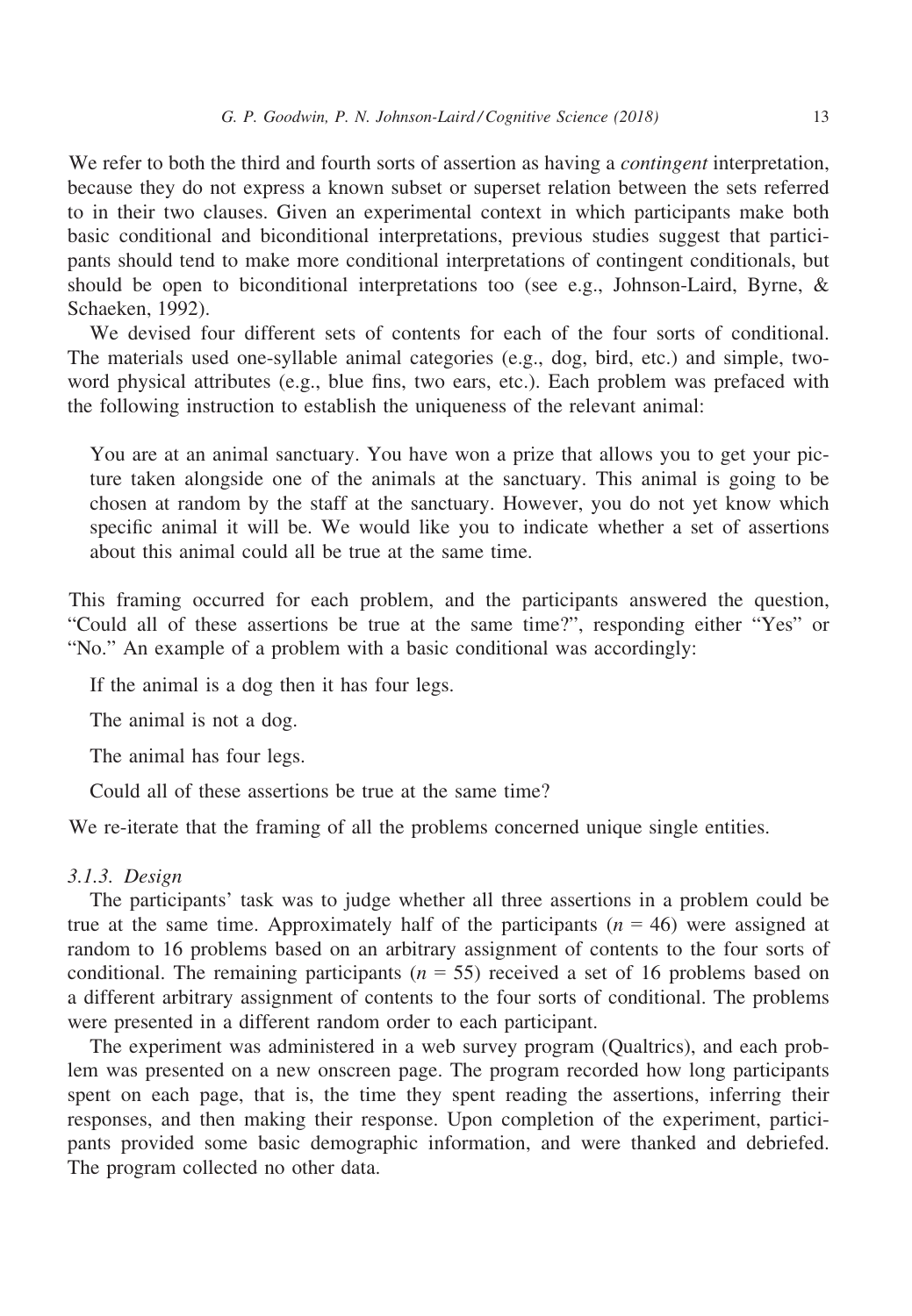## 3.2. Results and discussion

Table 3 presents the judgments and latencies for the sets of assertions with the conditionals of three sorts: basic, biconditional, and contingent. We collapsed the data across the two different assignments of contents to problems, and across the two sorts of contingent interpretations, as these variables had no reliable effects on performance. The results corroborated the model theory's three predictions. First, individuals judged that conditionals can be true in cases in which their if-clauses are false: 82 out of the 101 participants made more than 50% of such judgments in the predicted categories (see Table 3; Binomial test,  $p < .001$ ). This result is not attributable to a response bias or to guessing, because the participants responded "No" correctly, also well above chance, to the assertions in the set, If A then C, A, not-C (see Table 3).

Second, for the basic and contingent conditionals, as Table 3 shows, individuals endorsed as collectively true the sets containing  $A$  and  $C$  more often and faster than the sets containing *not-A* and *not-C*, which in turn they endorsed more often and faster than the sets containing not-A and C. The trends were reliable both for the percentages of endorsement (Page's  $L = 1312.00$ ,  $z = 7.04$ ,  $p < .001$ ) and for their latencies (Page's  $L = 1,043.00, z = 5.58, p < .001$ .

Third, assertions with a basic interpretation satisfied the predicted responses to a greater degree than assertions with a contingent interpretation. The crucial set of assertions is: If A then C, not-A, C. The basic conditionals yielded endorsements of this set 72% of the time, whereas the contingent conditionals yielded endorsements 51% of the

#### Table 3

The percentages of predicted judgments of whether all the assertions in a set could be true and their latencies in Experiment 2, depending on whether the conditional was basic, biconditional, or contingent, where the latter category included conditionals and their converses

| The If A then C Assertion<br>in the Set |              | Grammatical<br>Form of the Sec-<br>ond and Third<br>Assertions in the<br>Set | The Percentages of<br>the Predicted Judgments<br>of Whether All Assertions<br>Can Be True | Latency of Predicted<br>Judgments $(s)$ |
|-----------------------------------------|--------------|------------------------------------------------------------------------------|-------------------------------------------------------------------------------------------|-----------------------------------------|
| Basic                                   | A            | $\mathcal{C}$                                                                | Yes: $100$                                                                                | 8.17                                    |
|                                         | $not-A$      | $not-C$                                                                      | Yes: $81$                                                                                 | 9.83                                    |
|                                         | $not-A$      | C                                                                            | Yes: 72                                                                                   | 11.35                                   |
|                                         | A            | $not-C$                                                                      | No: 92                                                                                    | 7.71                                    |
| Biconditional                           | $\mathsf{A}$ | C                                                                            | Yes: 92                                                                                   | 6.54                                    |
|                                         | $not-A$      | $not-C$                                                                      | Yes: $83$                                                                                 | 9.38                                    |
|                                         | $not-A$      | C                                                                            | No: 85                                                                                    | 13.21                                   |
|                                         | A            | $not-C$                                                                      | No: 77                                                                                    | 9.01                                    |
| Contingent                              | A            | C                                                                            | Yes: 94                                                                                   | 6.83                                    |
|                                         | $not-A$      | $not-C$                                                                      | Yes: $85$                                                                                 | 9.70                                    |
|                                         | $not-A$      | C                                                                            | Yes: $51$                                                                                 | 11.19                                   |
|                                         | A            | $not-C$                                                                      | No: 88                                                                                    | 9.74                                    |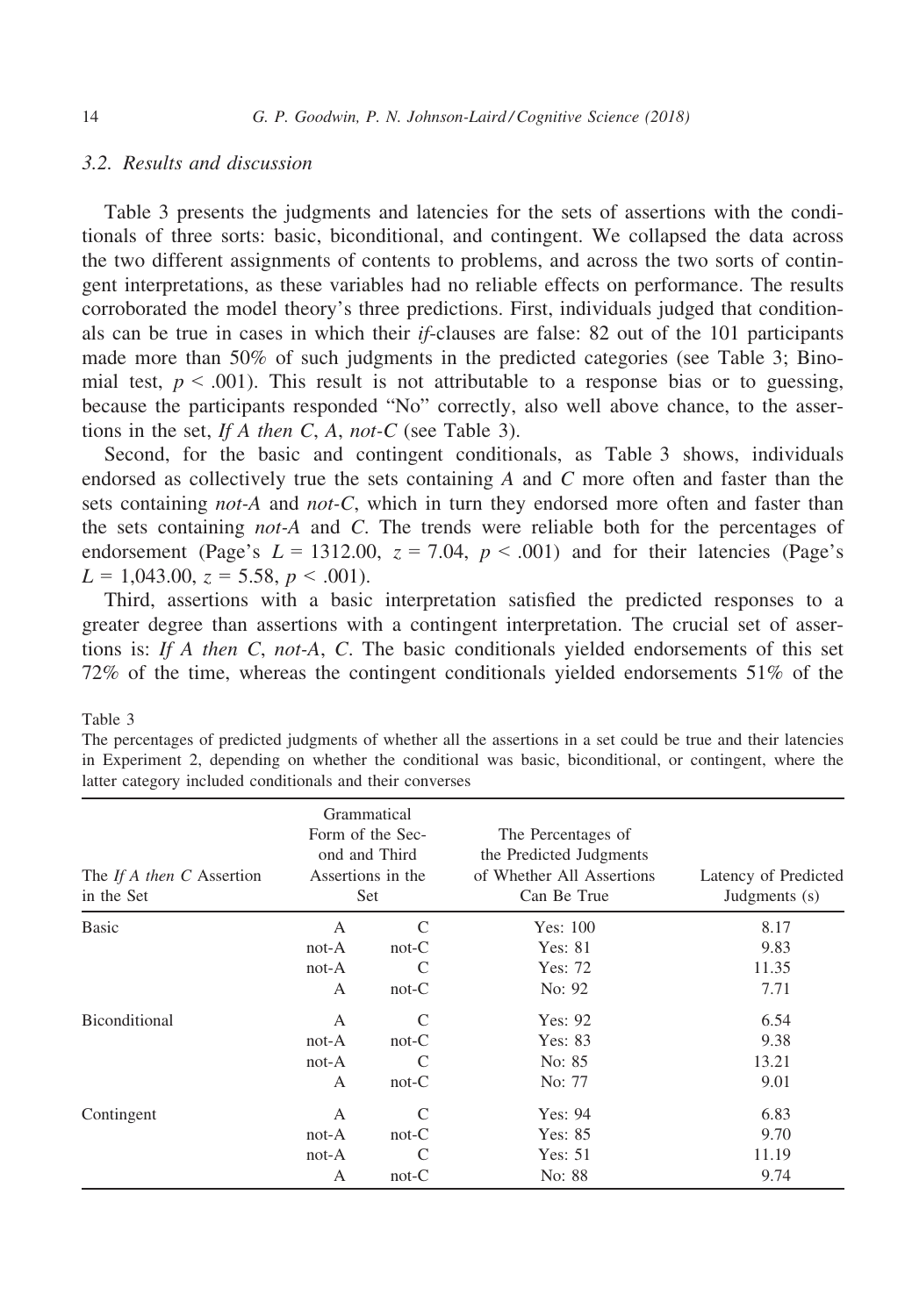time, and the difference was reliable (Wilcoxon test,  $z = 4.38$ ,  $p < .001$ ). For contingent conditionals, the participants were evenly split between a basic and a biconditional interpretation: 33 made a basic interpretation (judging that the conditional was compatible with all possibilities except A and not-C), 32 made a biconditional interpretation (judging that the conditional was compatible with A and C, and not-A and not-C), and the remaining 36 participants responded with different interpretations across the problems. There was therefore no reliable trend toward one pattern of interpretation over any other,  $\chi^2$  $(2) = .26$ ,  $p = .88$ . Earlier studies have likewise reported that individuals often vacillate in this way (see Johnson-Laird et al., 1992).

Experiment 2 supported the model theory's predictions. Individuals reliably judged that it is possible for a conditional to be true even when its if-clause was false. The accuracy and latency results also supported the theory's subsidiary predictions concerning the order in which the models of a conditional should be fleshed out, and the different interpretations of the conditionals depending on their semantic contents. Theorists who support the defective truth table should consider the results with biconditionals. Standard biconditional interpretations of If A then C imply If C then A but also If not-A then not-C (see e.g., Evans, Handley, Neilens, & Over, 2008). Consistent with this interpretation for biconditionals, our participants evaluated Not-A and Not-C as capable of being true alongside If A then C. But, given the defective truth table, the conjunction of If A then C and If C then A is true only when A and C are both true, and otherwise has no truth value; and the conjunction of If A then C and If not-A then not-C can never be true. Hence, the defective truth table cannot account for these results.

## 4. Experiment 3

Experiment 3 aimed to corroborate the model theory using the collective truth task, but went beyond it to elicit judgments of collective probability as well. It used three sorts of conditional assertion: basic, contingent, or predictive. The predictive conditionals made predictions, such as: "If the legal drinking age in the United States is reduced, then there will be more traffic accidents." All three sorts should elicit a bias toward basic interpretations. The experiment elicited judgments of the collective truth of each set of assertions, as well as their collective probability, where a probability greater than zero implies that the assertions can all be true at the same time, no matter how rarely. A typical trial presented a conditional assertion, such as this predictive example:

If the legal drinking age in the United States is reduced, then there will be more traffic accidents.

It was followed on the same page by each of the four conjunctive contingencies, such as:

The legal drinking age in the United States is reduced and there are more traffic accidents.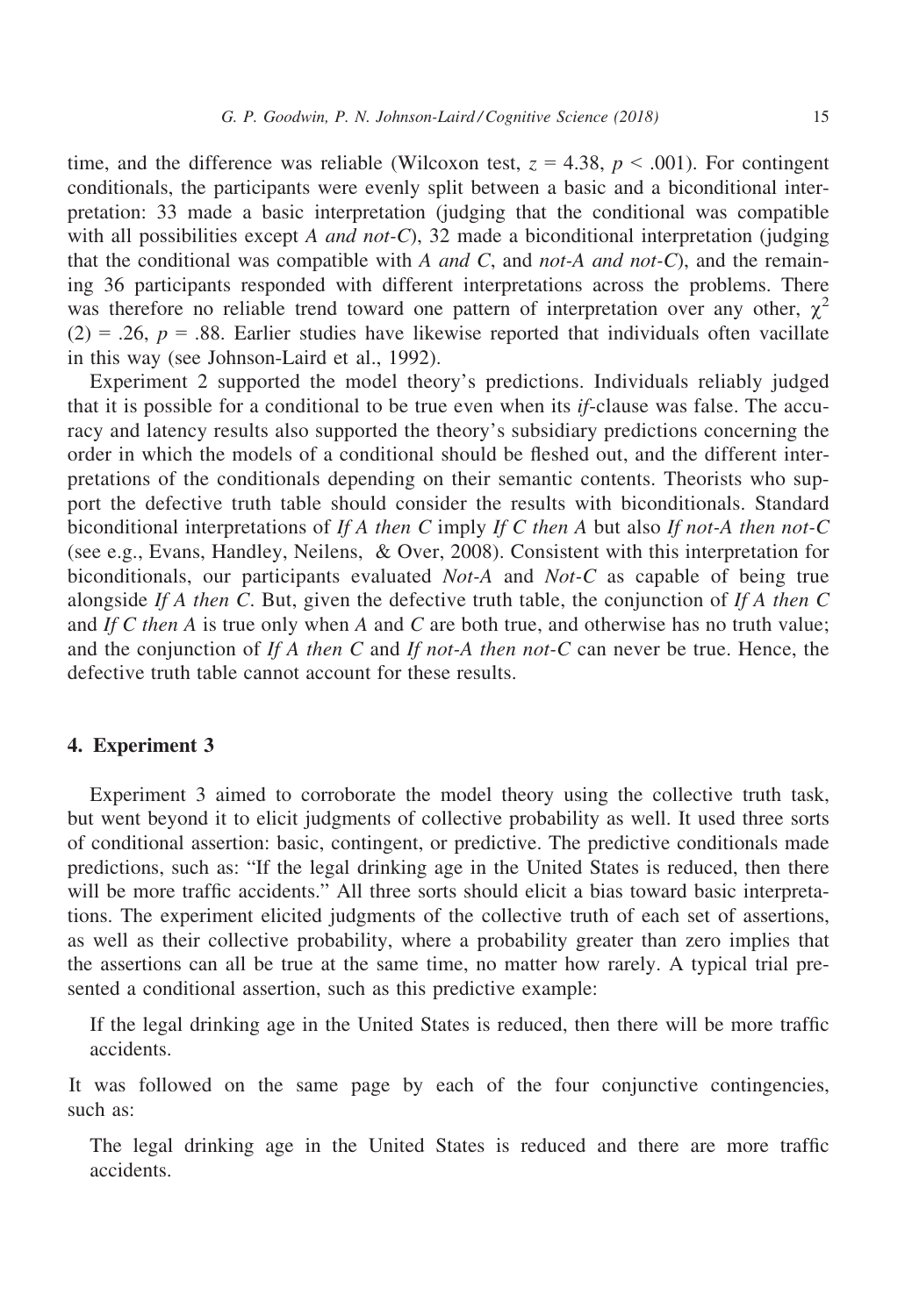Consider the following IF-THEN statement:

#### **If the legal drinking age in the U.S.A. is reduced, then there will be more traffic accidents.**

Now consider each of the four AND statements below. For each statement, please indicate whether it and the IF-THEN statement can BOTH BE TRUE. Alongside that judgment, please also indicate your estimate of the CHANCES that both are true. In the case that you judge that a pair of statements cannot both be true, then plainly the chances that they are both true must be 0.

You should use your general knowledge of the United States to inform your answers.

The IF-THEN statement is repeated here:

#### **If the legal drinking age in the U.S.A. is reduced, then there will be more traffic accidents.**

|                                                                                                            | Could both this statement and the<br><b>IF-THEN</b> statement above<br><b>BOTH BE TRUE?</b> |                | What are the chances that both this<br>statement and the IF-THEN statement<br>above are BOTH TRUE?                       |
|------------------------------------------------------------------------------------------------------------|---------------------------------------------------------------------------------------------|----------------|--------------------------------------------------------------------------------------------------------------------------|
|                                                                                                            | Yes                                                                                         | N <sub>o</sub> | Write a number from 0 - no chance at all to<br>100 - completely certain (write "0" if you<br>indicated "No" to the left) |
| The legal drinking age<br>in the U.S.A. is<br>reduced and there are<br>more traffic accidents.             |                                                                                             |                |                                                                                                                          |
| The legal drinking age<br>in the U.S.A. is<br>reduced and there are<br>NOT more traffic<br>accidents.      |                                                                                             | ດ              |                                                                                                                          |
| The legal drinking age.<br>in the U.S.A. is NOT<br>reduced and there are<br>more traffic accidents.        |                                                                                             |                |                                                                                                                          |
| The legal drinking age.<br>in the U.S.A. is NOT<br>reduced and there are<br>NOT more traffic<br>accidents. |                                                                                             |                |                                                                                                                          |

Fig. 1. A typical problem in Experiment 3, as presented on a single web-page.

The participants had to evaluate whether the conjunction and the conditional could both be true, and, subsequently, to rate the chances that they were both true (on a scale from 0 to 100). They carried out these two tasks for all four contingencies on the same webpage (see Fig. 1 above).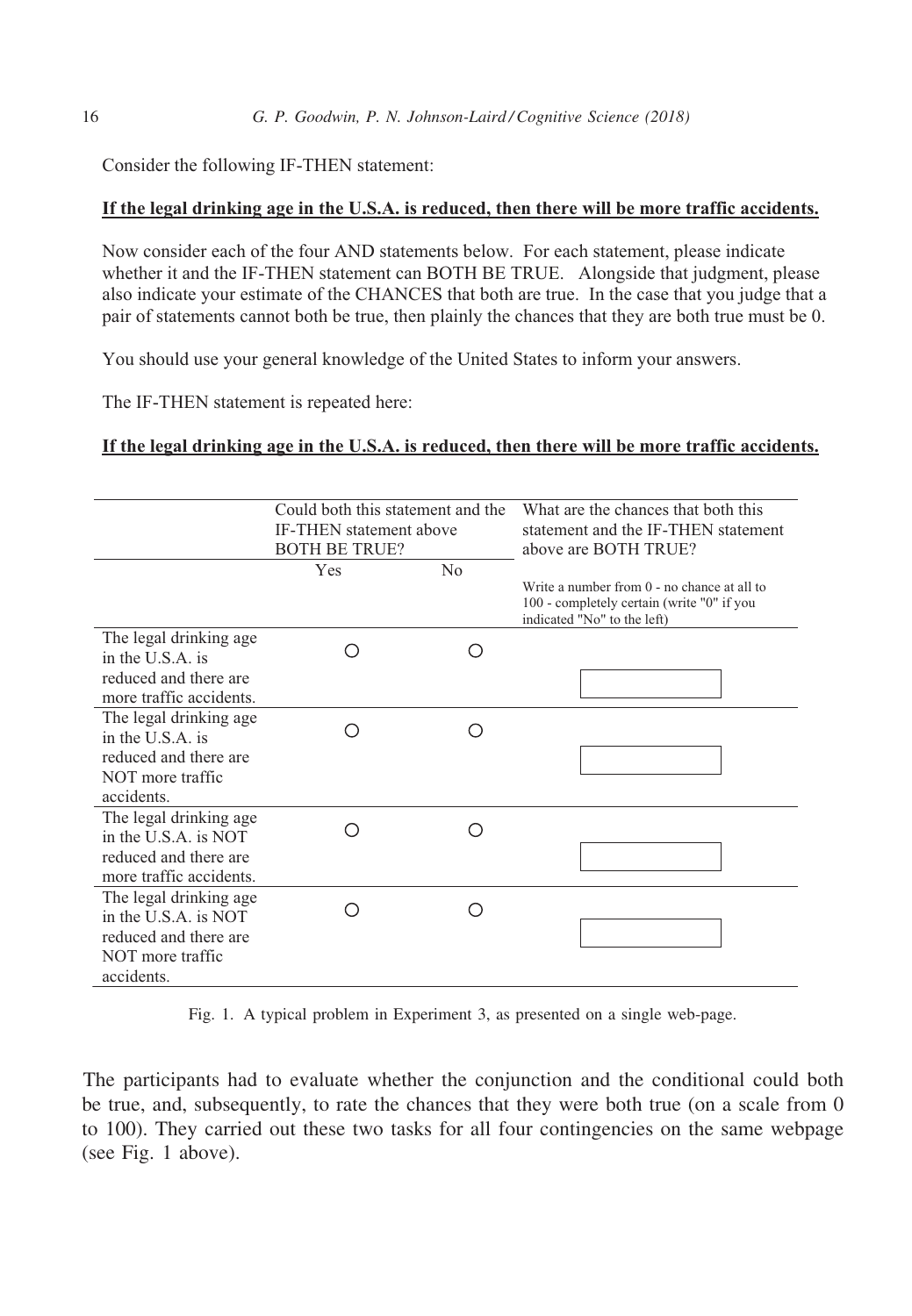## 4.1. Method

#### 4.1.1. Participants

One hundred and thirty-two participants in the United States began the experiment on Amazon.com's Mechanical Turk system in exchange for a small monetary payment. Twenty-six participants did not complete the experiment, and so their data were dropped from the analyses, yielding 106 participants (66 male, 40 female) in the experiment proper.

## 4.1.2. Design and materials

The participants served as their own controls and carried out four instances of each of three sorts of problem. Each problem consisted of an initial conditional assertion, If A then C, followed by conjunctions corresponding to the four possible contingencies in the partition: A and C, A and not-C, not-A and C, and not-A and not-C. There were three different sorts of problem depending on the nature of the conditional. The first sort contained basic conditionals, as in the previous experiment, in which the if-clause referred to a proper subset of the then-clause, for example, If the animal is a dog then it has four legs. The second sort contained contingent conditionals, as in the previous experiment, in which there was no prior relation between the referents of the *if*-clause and the *then*clause, for example, If the animal has brown hair then it is a bear. The third sort contained conditionals that expressed a plausible prediction between two future events, for example, If the legal drinking age in the United States is reduced, then there will be more traffic accidents. Each of the three sorts of problem occurred with four different sorts of content, which are available from the first author upon request. The four different contingencies were presented in a random order for each problem, and the twelve problems were presented in a different random order to each participant.

## 4.1.3. Procedure

Fig. 1 presents a typical problem as it appeared to the participants on a web page. As the figure shows, the participants judged whether each of the four pairs of assertions could be true at the same time, and they also estimated the chances that both assertions were true, typing in a number ranging from 0 ("no chance at all") to 100 ("completely certain"). To enhance consistency between the two tasks, the instructions prompted participants to type "0" if they had responded, "No," to the previous question about collective truth.

Two practice problems preceded the main experiment. For these problems, participants made judgments only of collective truth, and they were asked a follow-up question about whether they had borne both statements in mind when making these judgments. The experiment was administered in a web survey program (Qualtrics), and each problem was presented on a new onscreen page. After the main experiment, participants provided some basic demographic information and were thanked and debriefed. The program collected no other data.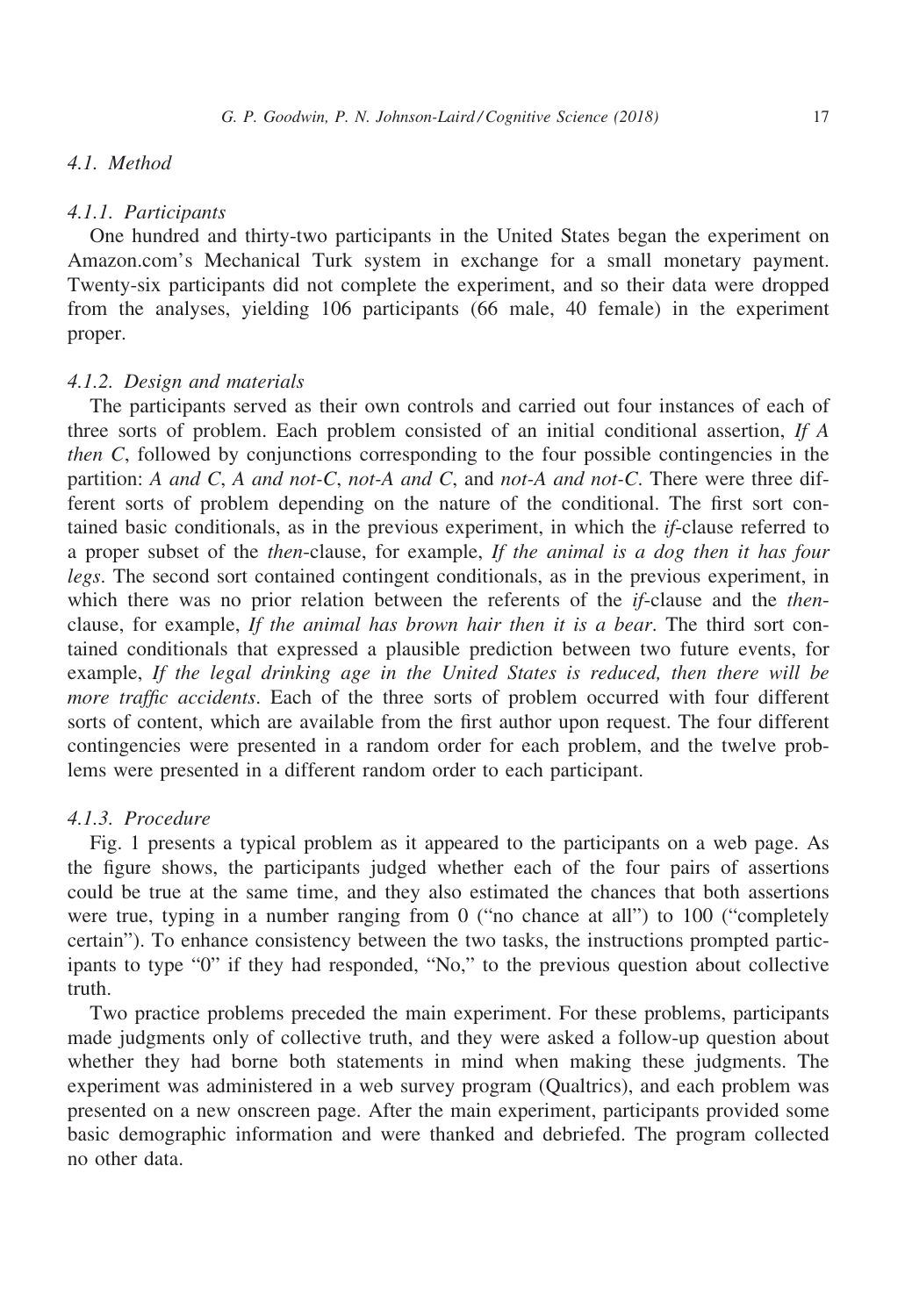## 4.2. Results

Table 4 presents the percentages of predicted judgments of collective truth and collective probability for the three sorts of sets of assertions. The results corroborated the model theory's main prediction: Individuals judged that it is possible for a conditional to be true when its if-clause is false. Participants judged that the conditional could be true when both its clauses were true (A and C) on 96% of trials, and when its *if*-clause was false (not-A and not-C,  $82\%$ ; not-A and C,  $79\%$ ). Each of these three percentages was reliably greater than chance  $(50\%;$  Wilcoxon tests,  $ps < .001$  in all cases). These evaluations do not reflect a bias to respond, "Yes," because participants gave the correct "No" evaluation on  $88\%$  of the trials when the *if*-clause was true and the *then*-clause was false (A and not-C), and this tendency was also reliably greater than 50% (Wilcoxon test,  $p \leq 0.001$ ). Overall, 92 out of 106 participants were more likely than chance (50%) to judge that the conditional could be true even when its if-clause was false (Binomial test,  $p \leq 0.001$ ). As Table 4 shows, these same trends were observed consistently for each of the three sorts of conditional: basic, contingent, and predictive. There was only a small difference between judgments of the two sorts of false if-clause cases. Nonetheless, the predicted stochastic trend occurred: the participants endorsed as collectively true the pairs containing A and C more often than the pairs containing not-A and not-C, which in turn

Table 4

The percentages of predicted judgments of whether the two assertions in a set could both be true and their collective percentage probability in Experiment 3, depending on whether the conditional was basic, contingent, or predictive

| The If A then<br>C Assertion in the Set | Grammatical Form of<br>the Second Assertion<br>in the Set | The Percentages of<br>the Predicted Judgments<br>of Whether Both<br>Assertions Can Be True | Mean Judged<br>Probability That Both<br>Assertions Could Be True |
|-----------------------------------------|-----------------------------------------------------------|--------------------------------------------------------------------------------------------|------------------------------------------------------------------|
| <b>Basic</b>                            | C<br>A and                                                | Yes: 98                                                                                    | 85                                                               |
|                                         | not- $A$ and not- $C$                                     | Yes: 82                                                                                    | 60                                                               |
|                                         | not-A and<br>C                                            | Yes: 86                                                                                    | 59                                                               |
|                                         | A and not-C                                               | No: 86                                                                                     | 14                                                               |
| Contingent                              | C<br>A and                                                | Yes: 96                                                                                    | 81                                                               |
|                                         | not- $A$ and not- $C$                                     | Yes: $83$                                                                                  | 63                                                               |
|                                         | not-A and<br>C                                            | Yes: $80$                                                                                  | 51                                                               |
|                                         | A and not-C                                               | No: 74                                                                                     | 23                                                               |
| <b>Future Prediction</b>                | A and<br>C                                                | Yes: 95                                                                                    | 75                                                               |
|                                         | not- $A$ and not- $C$                                     | Yes: $80$                                                                                  | 56                                                               |
|                                         | not-A and<br>C                                            | Yes: 72                                                                                    | 42                                                               |
|                                         | A and not-C                                               | No: 73                                                                                     | 23                                                               |
| Overall                                 | C<br>A and                                                | Yes: 96                                                                                    | 81                                                               |
|                                         | not-A and not-C                                           | Yes: 82                                                                                    | 60                                                               |
|                                         | not-A and<br>C                                            | Yes: 79                                                                                    | 51                                                               |
|                                         | A and not-C                                               | No: 78                                                                                     | 20                                                               |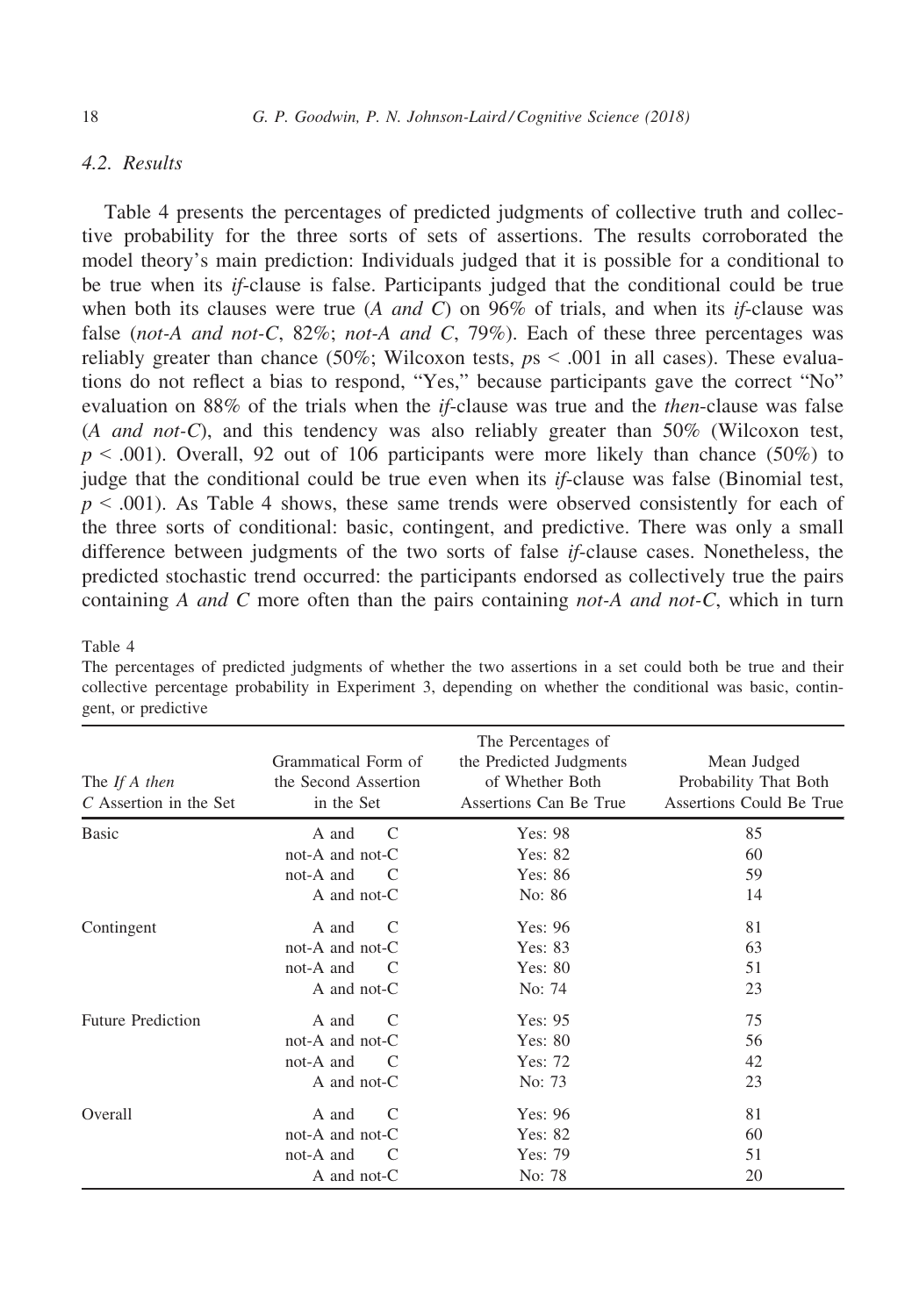they endorsed more often than the pairs containing *not-A and C* (Page's  $L = 1,348.00$ ,  $z = 5.22$ ,  $p < .001$ ). The participants' judgments of collective probability followed the same pattern. As Table 4 shows, they also corroborated the model theory's predicted stochastic trend (Page's  $L = 1,411.00$ ,  $z = 9.55$ ,  $p < .001$ ). Once again, these percentages did not reflect a response bias because judgments of collective probability were much lower when the conditional was paired with A and not-C.

The four contingencies show a striking violation of the probability calculus: In principle, they should never sum to more than 100%, because the four contingencies correspond to those in the complete joint probability distribution. In fact, on average, participants' overall estimates summed to 211%, which was reliably much greater than 100% (Wilcoxon test,  $z = 8.74$ ,  $p < .001$ ). This sort of subadditivity (in which the probability of the parts is greater than that of the sum) often occurs, prompting Tversky and Koehler (1994) to develop "support theory" to explain it, but it is seldom as large as the present magnitudes (Rottenstreich & Tversky, 1997). Furthermore, our instruction to participants to respond "0" if their judgments of collective truth were "No" should bias against this result. A similar massive violation of the probability calculus occurred in a study in which the participants evaluated inferences of conjunctions from disjunctive premises: their estimates of the probabilities of each conjunction in the disjunction's partition summed to a mean of 191% (see Experiment 2, Hinterecker, Knauff, & Johnson-Laird, 2016). Elsewhere, the model theory explains the processes underlying numerical estimates of the probabilities of unique events such as those in the present experiment, and both the theory and its implementation in the *mReasoner* computer program predict subadditivity (Khemlani, Lotstein, & Johnson-Laird, 2015).

## 4.3. Discussion

Like the previous experiment, the present results corroborated the model theory and ran counter to the defective truth table. Participants evaluated conditionals as true even when their *if*-clauses were false, and their estimates of the probabilities corroborated these evaluations. These evaluations occurred for conditionals that expressed relations between the existing properties of a single entity, such as:

If this animal is a fish then it has blue fins;

as well as for everyday conditionals making predictions about future events, such as:

If the U.S. school day is lengthened, then U.S. school children's standardized test scores will rise.

Likewise, as in the previous experiment, the tendency to evaluate a conditional as "True" reflected the order in which mental models should be fleshed out as fully explicit models.

By contrast with Experiment 2, the contingent conditionals yielded a greater percentage of conditional interpretations. This difference may reflect the contexts of the two experiments. In Experiment 2, the presence of explicit biconditionals in some problems may have inflated the percentage of biconditional interpretations of the contingent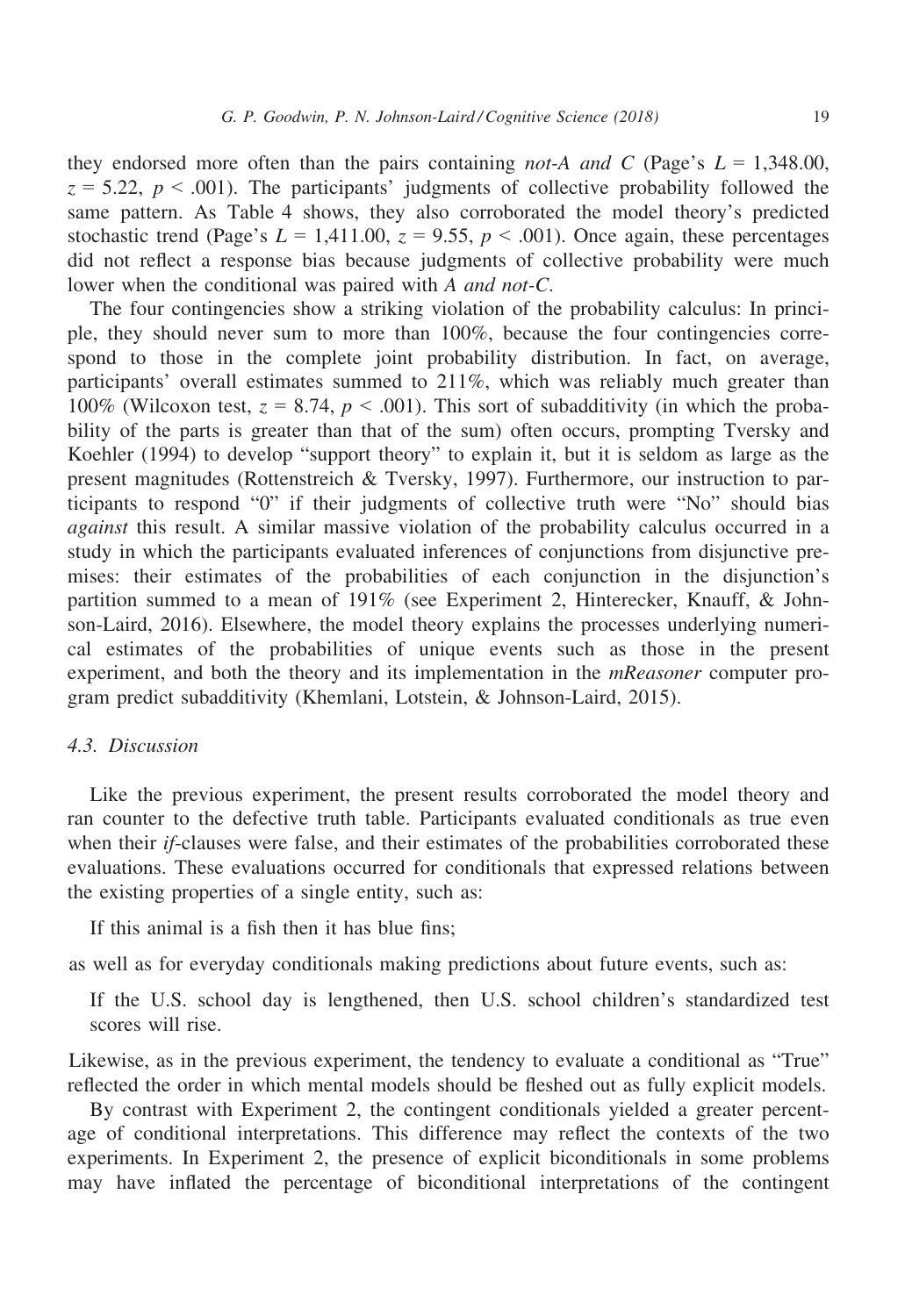conditionals in comparison with the present experiment, in which there were no explicit biconditionals.

A recent burgeoning of probabilistic approaches to reasoning has proposed that the probability of a conditional, If A then C, is equal to the conditional probability  $P(C |$  $A$ ) – a claim made by many psychologists (e.g., Evans & Over, 2004; Fugard et al., 2011; Oaksford & Chater, 2007). However, the degree of subadditivity observed in the present experiment implies that naïve individuals' numerical estimates of conditional probabilities cannot be related in a sensible way to their estimates of the probabilities of their component parts (see also Girotto & Johnson-Laird, 2004; Khemlani et al., 2015; and Hinterecker et al., 2016; for further corroboration). Hence, studies in which participants' estimates of the four contingencies are constrained by the explicit instruction that these estimates should sum to 100% are likely to yield ecologically invalid results (cf. Over, Hadjichristidis, Evans, Handley, & Sloman, 2007). We therefore take the view expressed in Sanborn and Chater (2016) that brains need not calculate numerical probabilities at all, and are poorly adapted to do so (see also Khemlani et al., 2015; Oaksford & Hall, 2016).

## 5. Experiment 4

Our final experiment contrasted the model theory and the defective truth table in a new way based on the relation between presuppositions and suppositions. Consider the following pair of assertions:

The man's wife is older than he is.

The man does not have a wife.

The first assertion presupposes that the man has a wife, and so the second assertion conflicts with this presupposition. If the second assertion is true, then the first assertion cannot be true — it is either false (Russell, 1905) or has no truth value (Strawson, 1950). In either case, the first assertion can be true only if the second assertion is false; that is, the man has a wife (Beaver & Geurts, 2013). Hence, the assertions cannot be true at the same time, and individuals should make this judgment in the collective truth task. Now, consider this pair of assertions:

If the man has a wife, then she is older than he is.

The man does not have a wife.

According to the suppositional theory of conditionals — one of the leading theories defending the defective truth table — the *if*-clause makes a supposition, and if that supposition is false, the conditional has no truth value (see e.g., Evans & Over, 2004). Hence, the falsity of the second assertion (and, consequently, the truth of the  $if$ -clause of the conditional) is a necessary condition for the conditional to be true or false (see Table 1). Hence, on this account, participants should reject the possibility that both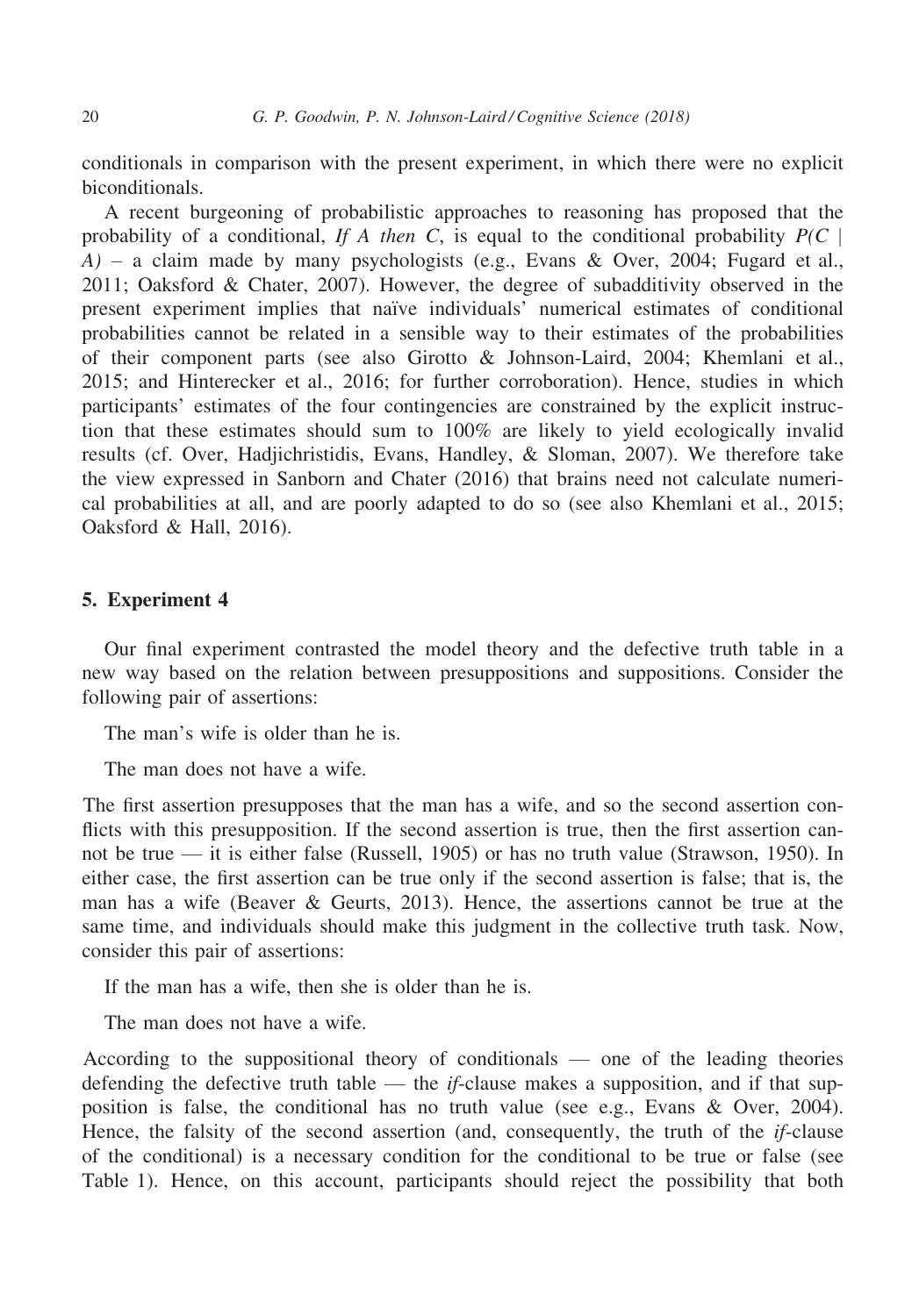assertions can be true. In other words, the suppositional function of the if-clause of a conditional is thought to be analogous to its presupposition. In contrast, according to the model theory, participants should accept that both assertions can be true, and so there is no direct analogy with such a presupposition. The conditional can be true even in the case that the man has no wife: Its then-clause applies only in the case that he does have a wife. Our final experiment therefore contrasted the role of suppositions in the if-clauses of conditionals with the role of suppositions in non-conditional assertions, as in the first pair of assertions above. The model theory predicts endorsement of collective truth for the conditional pairs, but denial of collective truth for the non-conditional pairs.

## 5.1. Method

#### 5.1.1. Participants

One hundred and ten participants in the United States began the experiment on Amazon.com's Mechanical Turk system in exchange for a small monetary payment. Ten participants did not complete the experiment, and so their partial data were removed from the analyses, yielding 100 participants (63 male, 37 female) in the experiment proper.

#### 5.1.2. Design and materials

Participants were randomly assigned to one of two sets of problems: conditionals and non-conditionals. In both sets, each problem consisted of two assertions, followed by a question about whether both assertions could be true at the same time. If participants responded that the two assertions could not both be true at the same, they received a follow-up question asking them to explain why. There were 16 problems in each set, consisting of eight target problems and eight fillers. As Table 5 shows, the contents of the problems were matched across the conditional and non-conditional sets. Because the eight target problems were all likely to yield the same answer, the filler problems were included to balance responses. Their contents were expected to yield answers opposite to those that the model theory predicts for the target problems. Hence, the fillers for the conditional problems were designed to yield "No" answers. A typical filler was: If the woman eats meat, then her favorite meat is beef. The woman's favorite meat is chicken. The first assertion has the force of a biconditional, because in case the woman's favorite meat is beef, then she must also eat meat. The conditional accordingly refers to two possibilities:

Woman eats meat and her favorite meat is beef

Not (woman eats meat)

The second assertion also presupposes that the woman eats meat and asserts that her favorite meat is chicken, and so it is inconsistent with both possibilities for the conditional. Hence, participants should respond that both assertions cannot be true at the same time.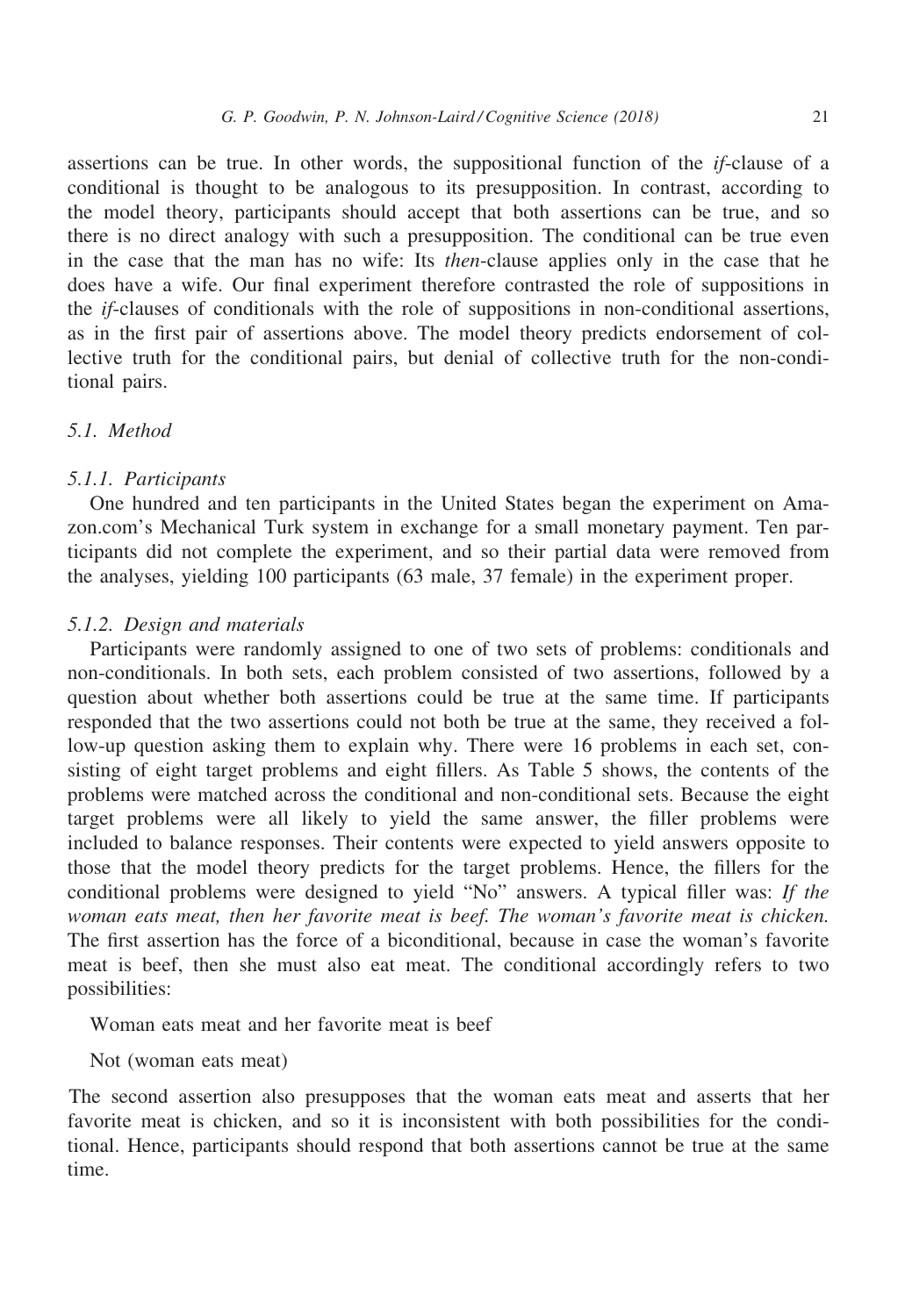Table 5

The contents of the conditional and non-conditional problems presented to two separate groups in Experiment 4, the percentages of judgments that the pairs could both be true, and the results of Mann–Whitney U-tests comparing the judgments

| Problem<br>Number | Contents                                                                                                                                                                                                                                                  | Percentage of<br>Judgments<br>That Both<br><b>Assertions Could</b><br>Be True | <b>Conditional Versus</b><br>Non-Conditional<br>Problems |
|-------------------|-----------------------------------------------------------------------------------------------------------------------------------------------------------------------------------------------------------------------------------------------------------|-------------------------------------------------------------------------------|----------------------------------------------------------|
| 1                 | Conditional: If the man has a wife, then she is older than<br>he is. The man does not have a wife.<br><b>Non-Conditional:</b> The man's wife is older than he is. The<br>man does not have a wife.                                                        | 86<br>8                                                                       | $z = 7.78$ ,<br>p < .001                                 |
| 2                 | <b>Conditional:</b> If the boy has a dog, then it is a spaniel.<br>The boy does not have a dog.<br>Non-Conditional: The boy's dog is a spaniel. The boy<br>does not have a dog.                                                                           | 82<br>6                                                                       | $z = 7.62$<br>$p < .001$                                 |
| 3                 | <b>Conditional:</b> If the man drinks alcohol, then his usual<br>alcoholic drink is beer. The man does not drink alcohol<br><b>Non-Conditional:</b> The man's usual alcoholic drink is<br>beer. The man does not drink alcohol.                           | 70<br>16                                                                      | $z = 5.43$ ,<br>p < .001                                 |
| 4                 | <b>Conditional:</b> If the apartment has two floors, then it's<br>second floor is a roof deck. The apartment does not<br>have two floors.<br>Non-Conditional: The apartment's second floor is a roof<br>deck. The apartment does not have two floors.     | 76<br>22                                                                      | $z = 5.37$ ,<br>p < .001                                 |
| 5                 | <b>Conditional:</b> If the plane has a first-class cabin, then it is<br>full. The plane does not have a first-class cabin.<br>Non-Conditional: The plane's first class cabin is full. The<br>plane does not have a first class cabin.                     | 80<br>8                                                                       | $z = 7.22$<br>p < .001                                   |
| 6                 | <b>Conditional:</b> If the game is on today, then it is scheduled<br>for this afternoon. The game is not on today.<br><b>Non-Conditional:</b> The game is scheduled for this<br>afternoon. The game is not on today.                                      | 78<br>12                                                                      | $z = 6.60$ ,<br>p < .001                                 |
| 7                 | Conditional: If the patient has an enlarged heart, then the<br>cause is genetic. The patient does not have an enlarged<br>heart.<br>Non-Conditional: The patient's enlarged heart has a<br>genetic cause. The patient does not have an enlarged<br>heart. | 82<br>4                                                                       | $z = 7.84$ ,<br>p < .001                                 |
| 8                 | <b>Conditional:</b> If the band has a manager, then he is the<br>trumpet player. The band does not have a manager.<br>Non-Conditional: The band's manager is the trumpet<br>player. The band does not have a manager.                                     | 86<br>10                                                                      | $z = 7.57$ ,<br>p < .001                                 |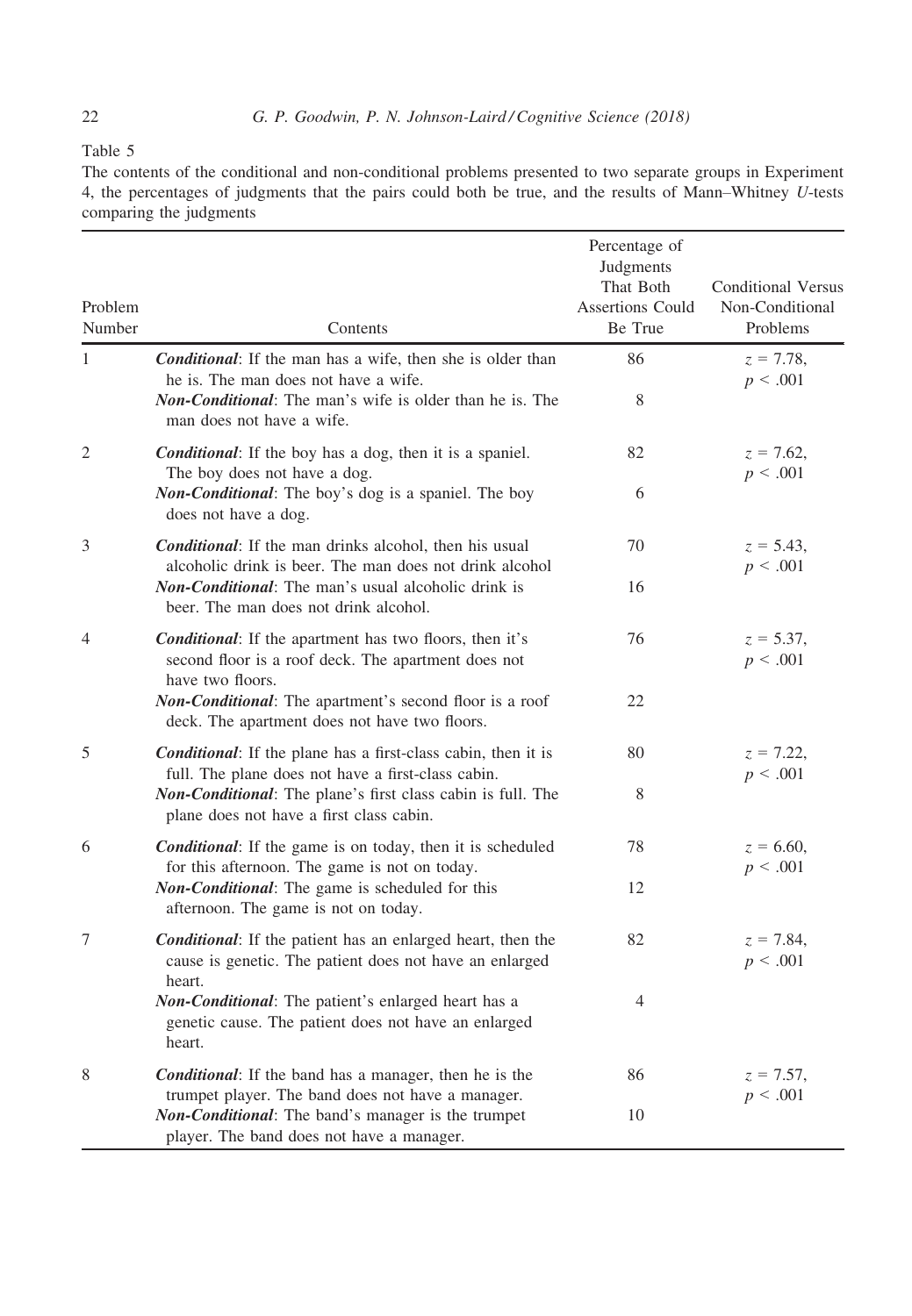In contrast, the fillers for the non-conditional problems were designed to yield "Yes" answers (in order to balance the expected "No" responses in that condition), e.g.: The woman's favorite meat is beef. The woman's favorite vegetable is cabbage. Table 5 above shows the contents for each experimental problem.

## 5.1.3. Procedure

The experiment was administered in a web survey program (Qualtrics), and each problem was presented on a new onscreen page. In both groups, the two assertions were following by the question:

## Can these two statements both be true at the same time?

There were two response options: Yes, they can both be true; and No, they cannot both be true. For trials in which participants responded, "No," they received a follow-up question which asked them to select the reason why from four options: (a) because the second statement makes the first one false, (b) because the second statement makes the first one neither true nor false, (c) for some other reason, which the participants then typed, and (d) "Not sure." After the experiment, participants provided some basic demographic information, and were thanked and debriefed. The program collected no other data.

### 5.2. Results and discussion

Table 5 presents the contents of the conditional and non-conditional problems in the two groups in Experiment 4, the percentages of judgments that the pairs could both be true, and the results of Mann–Whitney U-tests comparing the judgments. Overall, the participants judged that the conditionals could be true when their if-clauses were false on 80% of trials (reliably greater than chance, Wilcoxon test,  $p \le 0.001$ ), whereas they judged that the non-conditionals could be true when their presuppositions were false on only 11% of trials (reliably less than chance, Wilcoxon test,  $p < .001$ ). This difference between the two groups was highly reliable (Mann–Whitney U test,  $z = 7.77$ ,  $p < .001$ ), and, as Table 5 shows, it was also highly reliable for each of the eight matched content pairs. When the participants responded that the non-conditional problems could not both be true together, their reasons were that the second assertion made the first assertion "False" (91%) rather than "Neither true nor false" (8%).

Once more, individuals judged that conditionals can be true when they have false  $if$ -clauses, but they judged that analogous pairs of assertions — in which one assertion denied a presupposition of the other — could not both be true. These results therefore refute the analogy between conditionals and presuppositions implied by the suppositional account of the meaning of conditionals (e.g., Evans & Over, 2004). The result generalizes those of the previous studies to new sorts of conditionals and to a new condition in which information was provided only about the falsity of the conditional's if-clause, with no information provided about the conditional's then-clause. In sum, the results show that individuals can interpret a conditional without supposing that its  $if$ -clause is true (or adding it to their "stock of knowledge," as in Ramsey, 1990/1926, famous footnote). They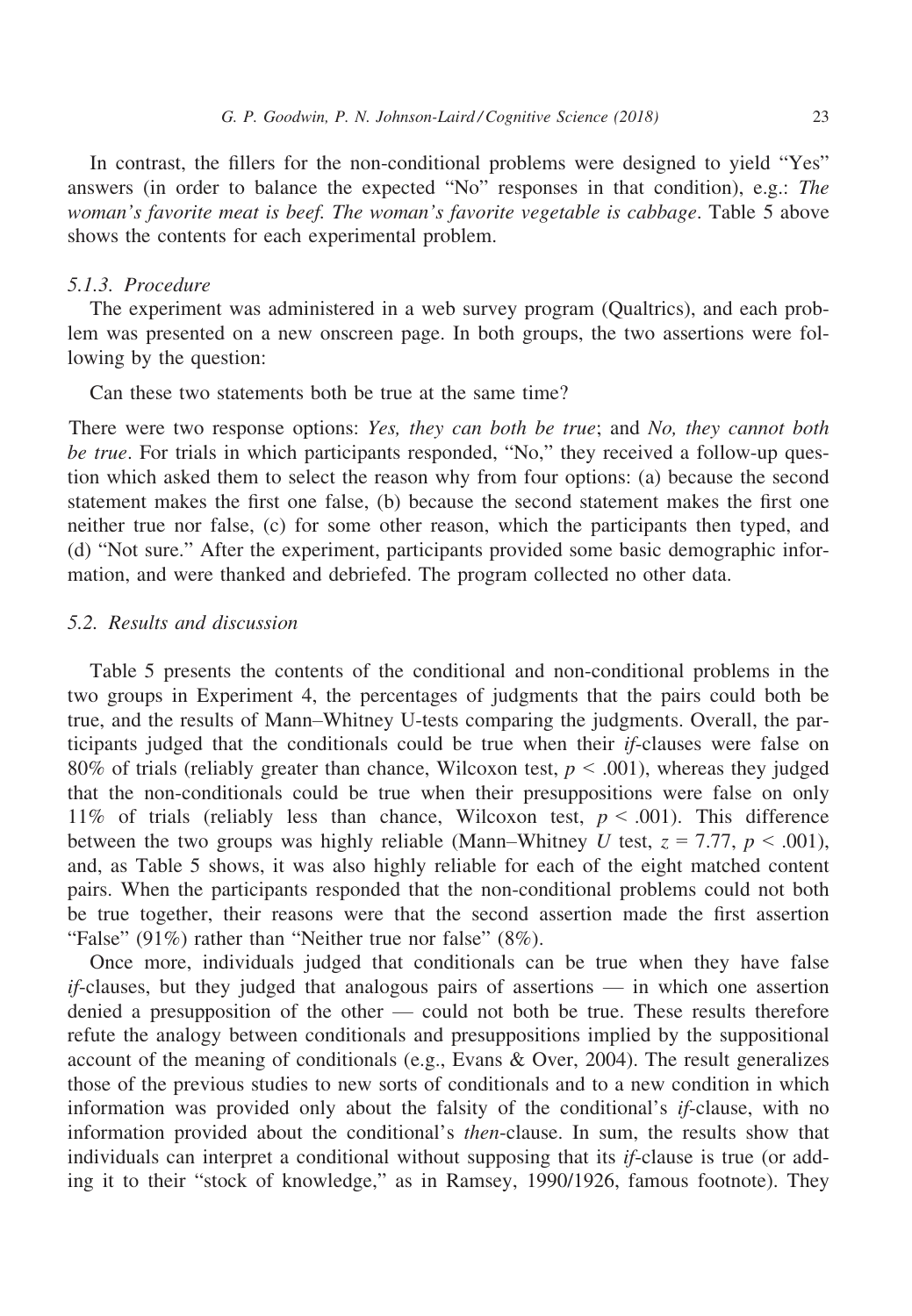judged that a conditional could be true even when its if-clause was false. This result therefore refutes a foundational claim of the suppositional theory of conditionals and casts further doubt on the defective truth table.

## 6. General discussion

Studies of the truth of conditionals recently seemed to be at an impasse. On the one hand, tasks that assess the circumstances in which conditionals are true — the truth-table task and its cognates — yield results suggesting a defective truth table in which conditionals are neither true nor false when their if-clauses are false (see Table 1). On the other hand, tasks that assess the possibilities to which conditionals refer yield results that include possibilities in which the if-clause is false. The two tasks ought to yield compatible results, because if a situation is possible according to a conditional, then it should also be one in which the conditional is true. One view is to prioritize one or other of the tasks as revealing the true meaning of conditionals. Indeed, our results stem, in part, from a critique of the standard truth-table task, and from an effort to improve it, as well as to devise a new task that overcomes its problems. Another view, as we mentioned in the Introduction, is that the two tasks tap into different abilities, and so their results are not discrepant (Barrouillet et al., 2008). A still further view is that compound assertions, including conditionals, refer to various possibilities, and so it may be odd to ask individuals to assess their truth from just a single piece of evidence (Schroyens, 2010a). In fact, the model theory leads to a new synthesis about the meaning of compounds, which we outline below. First, though, we consider the results of our experiments.

Granted that the conventional truth-table task may not be felicitous, we devised two tasks to determine the circumstances in which conditionals can be true. In the revised truth-table task, investigated in Experiment 1, the participants learn an outcome of a choice, such as:

In the end, John fired Annie.

They use this evidence to evaluate a conditional prediction:

John will fire Charlie, if not Annie.

as true, false, or irrelevant. The use of a negative if-clause was intended to trigger the corresponding affirmative contingency too (as suggested by the results of Experiment 3 in Johnson-Laird et al., 1992). And the use of an ellipsis (a partial clause) in the *if*-clause (as a result of the  $q$  if not p formulation) was intended to minimize any tendency to take the *if*-clause for granted and merely to evaluate the *then*-clause. Most of the participants' evaluations in cases in which the if-clause was false (as in the example above) were that the conditional was true, and there were few evaluations of "Irrelevant" (see Experiment 1) — in stark contrast to the results of experiments with the standard truth-table task. A major result of Schroyens's (2010b) meta-analysis of the truth-table task was that, contrary to claims that still occur in the literature (e.g., Milne, 2012), the defective truth table is not its invariable result. The present results corroborate this point.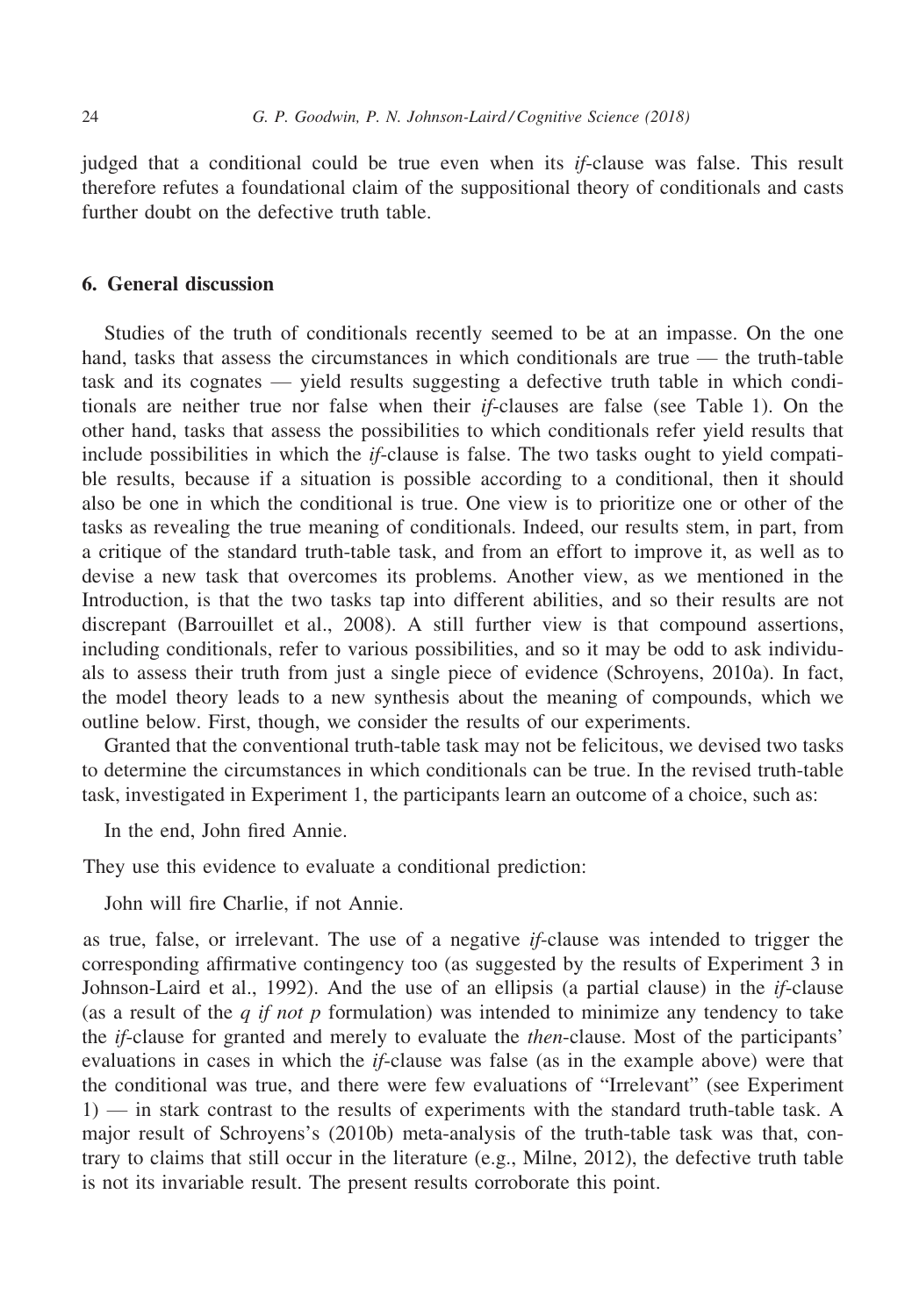A more appropriate method to determine the truth conditions of specific conditionals is to present a conditional in a set of assertions and to ask participants: Could all of these assertions be true at the same time? We used this task in Experiments 2–4. It does not seek an evaluation of definite truth, but merely its possibility. The model theory postulates that individuals search for a model in which all the assertions hold. It should therefore be easy to respond, "Yes," when the two categorical assertions render both clauses in the conditional true, because this conjunction is equivalent to the one explicit mental model of the conditional. With other categoricals, however, individuals have to flesh out their mental models into fully explicit models. The theory postulates that they do so in the order: not-A and not-C and then not-A and C. It takes work to carry out this process, and so the theory predicts a corresponding declining trend in "Yes" evaluations. Our experiments corroborated this trend in evaluations (Experiments 2 and 3), their latencies (Experiment 2), and their probabilities (Experiment 3).

Skeptics might argue that the collective truth task is not a natural test of meaning. Its use in other studies, however, seems uncontroversial (see e.g., Johnson-Laird et al., 2000). Other skeptics might argue that the collective truth task is merely a variant of the listing of possibilities (as in, e.g., Lecas & Barrouillet, 1999; Quelhas et al., 2010), and so it is no wonder that the two tasks yield similar results. However, this criticism overlooks a fundamental distinction between tasks that call merely for listing possibilities and those that call for assessments of truth. As Barrouillet et al. (2008) have suggested, these tasks represent "two different kinds of reasoning" (p. 761); "the former kind [reasoning about possibilities] would be psychologically basic, whereas the latter [reasoning about truth] is more complex and difficult, involving some form of metalogic, a meta-ability that requires a grasp of the relations between assertions and the world through the predicates true and false" (Johnson-Laird & Byrne, 2002; Moshman, 1990). The critical feature of the collective truth task is that individuals do not have to show that a conditional is true, but merely that it could be true. Thus, they must consider the relations between assertions in the entire set in order to arrive at the right judgment for the right reasons. Hence, skeptics owe readers an account of how people make judgments about truth values from listing possibilities. Consider a problem of this sort:

If the structure of the house is weak then it will collapse in an earthquake.

The structure of the house is weak.

The house will collapse in an earthquake.

Could all these assertions be true at the same time?

The judgment goes beyond the listing the possibilities consistent with the conditional assertion. It calls for individuals to grasp the sets of possibilities for each assertion, and to determine whether there is at least one possibility common to all of them. If they find such a model, they respond, "Yes, the assertions could all be true." Otherwise, they respond, "No, the assertions could not all be true." In short, it suffices to show that there is a possibility common to all the assertions in order to infer that a set of assertions could all be true.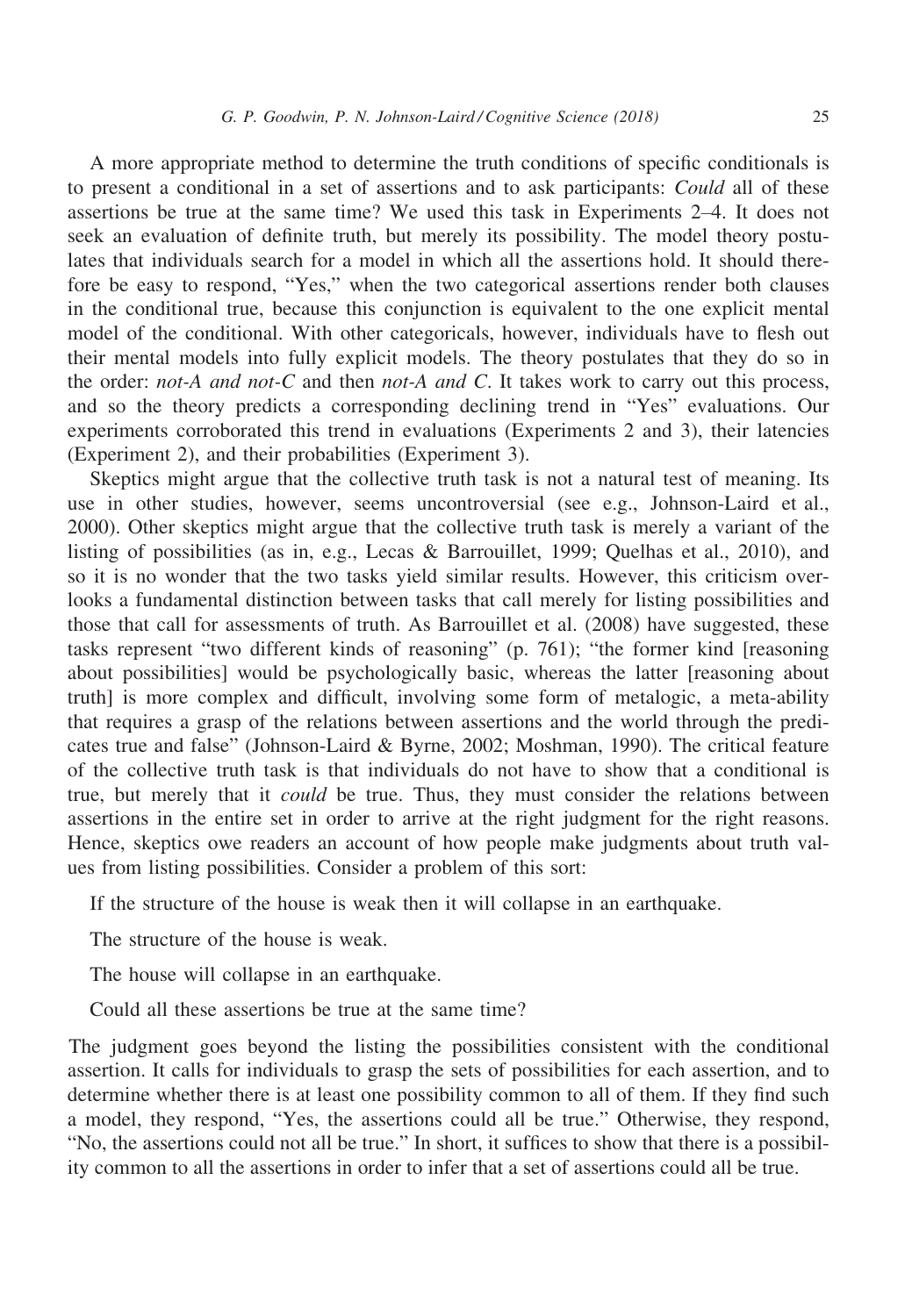Some philosophers have defended the view that everyday conditionals express the material implication of logic (e.g., Grice, 1989, p. 58 et seq.). It has the truth table shown in Table 1. An assertion that A materially implies C is true for those cases in which not-A holds, and it is also true for those cases in which C holds. Suppose, for instance, you know that a particular proposition,  $C$ , is true, should you judge that a conditional, If A then C, is true solely in light of this evidence? Material implication entails that you should, but its unacceptability is widely recognized: The inference is known as a "paradox" of material implication, and reasoners tend to reject it (Orenes & Johnson-Laird, 2012; Schroyens, 2010a). Many critics of the theory of mental models have argued that it too is committed to material implication (see e.g., van Wijnbergen-Huitink, Elqayam, & Over, 2015). There is indeed an analogy between a truth table for material implication and the model theory's possibilities for If A then C. As Table 1 shows, a material implication is true in just those cases that are possible. But analogy is not identity. Possibilities are not truth values. Johnson-Laird and Byrne (2002) accordingly distinguished between everyday conditionals and material implications (p. 655), and they rejected the notion that conditionals have any sort of truth-functional meaning (p. 673). Likewise, the fact that cases in which the if-clause is false are possible for both true and false conditionals is also contrary to material implication (Quelhas et al., 2017).

Overall, for both the truth task and the collective truth task, there was a dearth of evaluations corresponding to the defective truth table: 5% of trials in Experiment 1, 9% of trials in Experiment 2, and 5% of trials in Experiment 3. The evaluations in Experiment 4 concerned only cases of false if-clauses, and again most participants judged conditionals to be true in this case, whereas in a parallel case of a failure of a presupposition, they judged a non-conditional assertion to be false. The suppositional account of the meaning of conditionals (e.g., Evans & Over, 2004) implies a similarity in the interpretative process for these two sorts of assertion. Yet our results revealed a striking divergence: Participants judged that conditionals could be true when their suppositions (if-clauses) were false, but they judged that non-conditional assertions could not be true when their presuppositions were false. Overall, the results of the four experiments refuted the defective truth table and corroborated the possibilities that reasoners list given the truth of conditionals. Conditionals can be true when the situations to which they refer are possible.

In the Introduction, we described three interpretations of the defective (or de Finetti) truth table in Table 1. Cases in which its if-clause is false can mean that the conditional is void and has no truth value, that the conditional's truth value has yet to be determined, or that it has some value other than truth or falsity. In the latter case, say for example that the conditional expresses a conditional probability, it is unclear in what circumstances the conditional is true, or even if such circumstances exist in principle (see Adams, 1998).

The first of these interpretations (void) has been expressed most frequently by a variety of theorists in the new paradigm who favor a de Finetti semantics for the conditional (e.g., Evans, 2003; Evans & Over, 2004, p. 153; Fugard et al., 2011; Oaksford & Chater, 2007; p. 109; Politzer et al., 2010). Our results run counter to this interpretation, which implies that the conditional cannot be true when its if-clause is false. The sole way a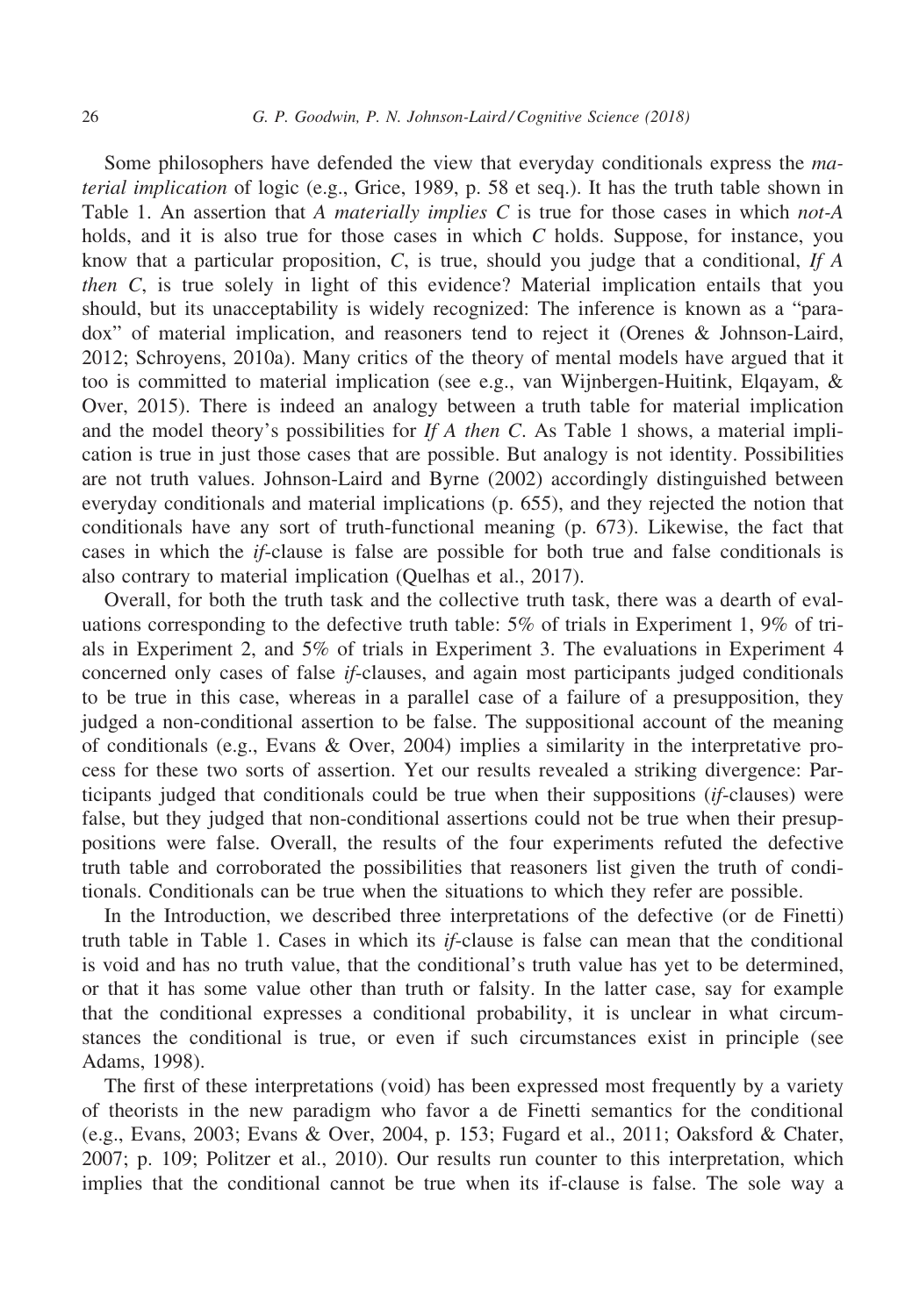conditional can be true on this account is when its if-clause and then-clause are both true. Accordingly, the participants in our studies should have judged that only in such a case could all the assertions be true at the same time, and they should have judged that each of the other sets, including those in which the if-clause did not hold, could not all be true at the same time. They did not make these evaluations.

Our evidence similarly poses a problem for the third (distinct truth value) interpretation, for which it is unclear how a conditional could be true in conjunction with its false antecedent. For the second interpretation (truth value yet to be determined), matters are perhaps less clear. Readers may think that this view could accommodate the present results, particularly if "undetermined" is taken to mean "not yet known" (epistemic uncertainty) rather than "not yet existent" (metaphysical uncertainty). However, proponents of such a view lack an account of what else would need to be established, or to happen, in order to determine the conditional's truth value when its antecedent is false. Otherwise, this view seems to collapse into the first (void) interpretation, and to thereby similarly run afoul of our evidence.

We are now, at last, in a position to explain how the model theory fits together possibilities, truth values, and probabilities for conditionals that refer to specific outcomes or entities. The theory bases the meaning of conditionals and other compounds on possibilities. As Table 1 above shows, a true conditional, such as:

If Viv has shingles then she is in pain

entails the following conjunction of three possibilities and an impossibility for Viv's predicament:

| shingles     | pain    | (Possible)     |
|--------------|---------|----------------|
| shingles     | no-pain | (Not possible) |
| not-shingles | pain    | (Possible)     |
| not-shingles | no-pain | (Possible)     |

That is, given that the conditional above is true, the conjunction of these three possibilities and one impossibility should hold. The assertion of this conditional should not be taken as expressing the idea that having shingles without pain is impossible in some absolute sense. Rather, what these semantics indicate is simply that the truth of the conditional in this specific instance is incompatible with Viv's having shingles without pain. But, as we mentioned in the Introduction, Quelhas et al. (2017) showed that when a conditional is false, the cases in which the if-clause is false are also possible. Thus, the falsity of the conditional above — which refers to a specific event — entails the following conjunction:

| shingles     | pain    | (Not possible) |
|--------------|---------|----------------|
| shingles     | no-pain | (Possible)     |
| not-shingles | pain    | (Possible)     |
| not-shingles | no-pain | (Possible)     |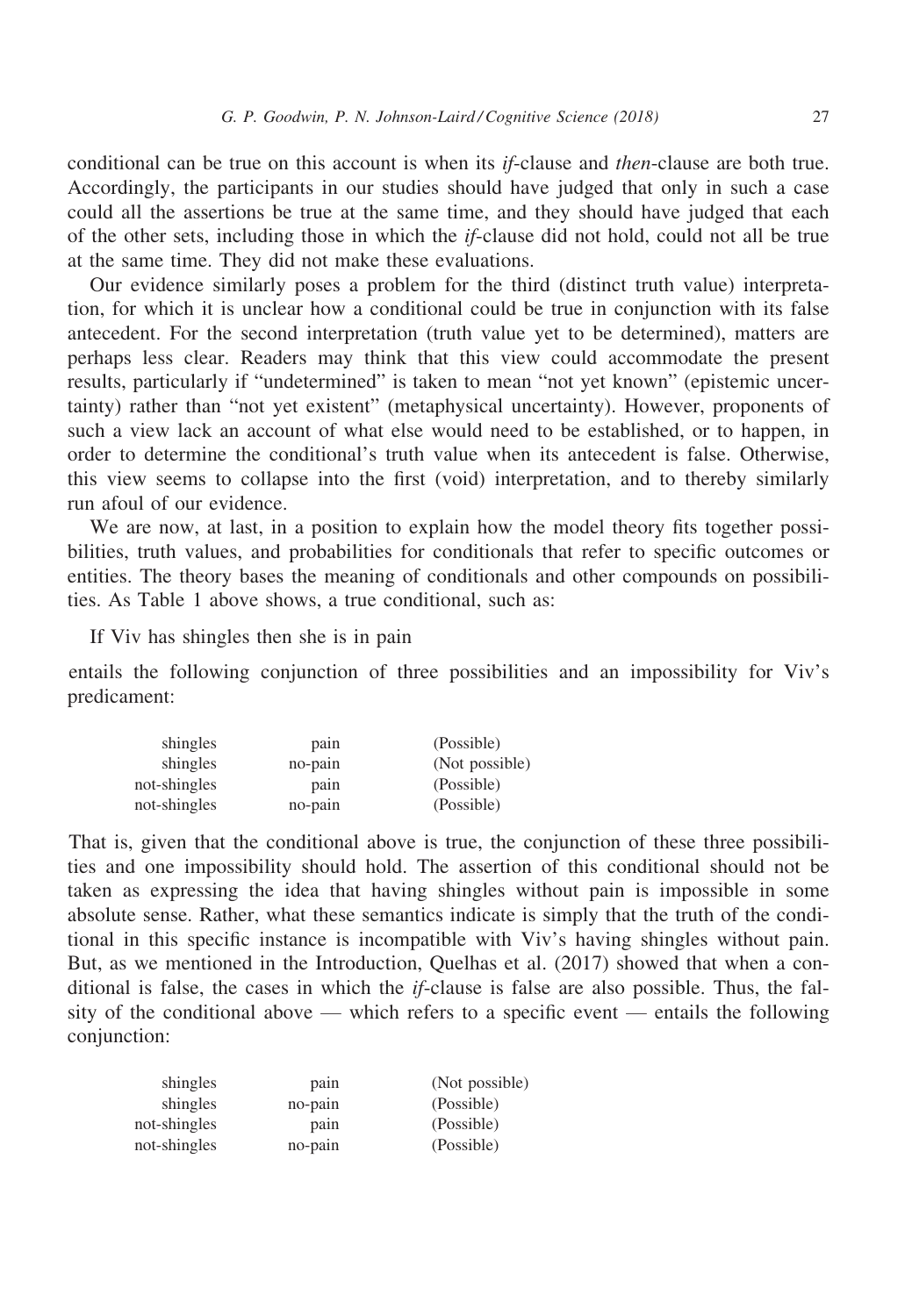The third case is the possibility in which Viv doesn't have shingles and is in pain from some other cause, and the fourth case is the possibility in which Viv doesn't have shingles and is not in pain. As these two sets of possibilities show, the cases in which the if-clause of the conditional is false are possible whether the conditional is true (in the first set) or false (in the second set).

Thus, for conditionals that refer to specific events, outcomes or individuals, which have been the primary focus of recent controversies, these sets of possibilities reconcile the results of the task of listing possibilities with the results of the truth-table task. Individuals list the three possibilities for true conditionals shown above and in Table 1. They judge two of them — those in which the *if*-clause of the conditional is false — as irrelevant to the truth of the conditional in the truth-table task. They are possible whether the conditional is true or false, and so they cannot fix its truth value. Studies of the truthtable task have found that, for false  $if$ -clauses, intelligent individuals are more likely to make judgments of "irrelevance" than less intelligent individuals (Evans, Handley, Neilens, & Over, 2007). These investigators took this result to count against the model theory (but cf. Sevenants, Dieussaert, & Schaeken, 2013). In fact, these cases are also possible for false conditionals. The present account therefore predicts that intelligent individuals should judge them as irrelevant.

The set of possibilities for true conditionals makes sense of the collective judgments of truth values in our experiments. The following assertions:

If Viv has shingles then she is in pain.

Viv does not have shingles.

Viv is not in pain.

can all be true at the same time, because the two categorical assertions are both possible given the truth of the conditional. Thus, in what circumstances is a conditional about a particular individual or entity true? The two sets of possibilities imply that when the conditional, If Viv has shingles then she is in pain, is true, it is possible that Viv has shingles and is in pain, and it is impossible that she has shingles and is not in pain. The observation that she has shingles and is in pain goes beyond a possibility to a fact, which also eliminates the impossible case. Hence, the conditional is true. The observation that Viv does not have shingles is consistent with the truth or falsity of the conditional. But, as our experiments showed, people do judge that the conditional could be true in case Viv does not have shingles. And it would be true given that the corresponding counterfactual is true:

If Viv had had shingles then she would have been in pain.

It refers to a counterfactual possibility — one that was once a real possibility, but that didn't happen (Johnson-Laird & Byrne,  $2002$ ) — and so it is true. These truth conditions are in striking contrast to those of orthodox logic in which it suffices only to eliminate as impossible cases of people with shingles who do not experience pain, and so the conditional can be true in case no-one has shingles (see, e.g., Jeffrey, 1981, p. 116).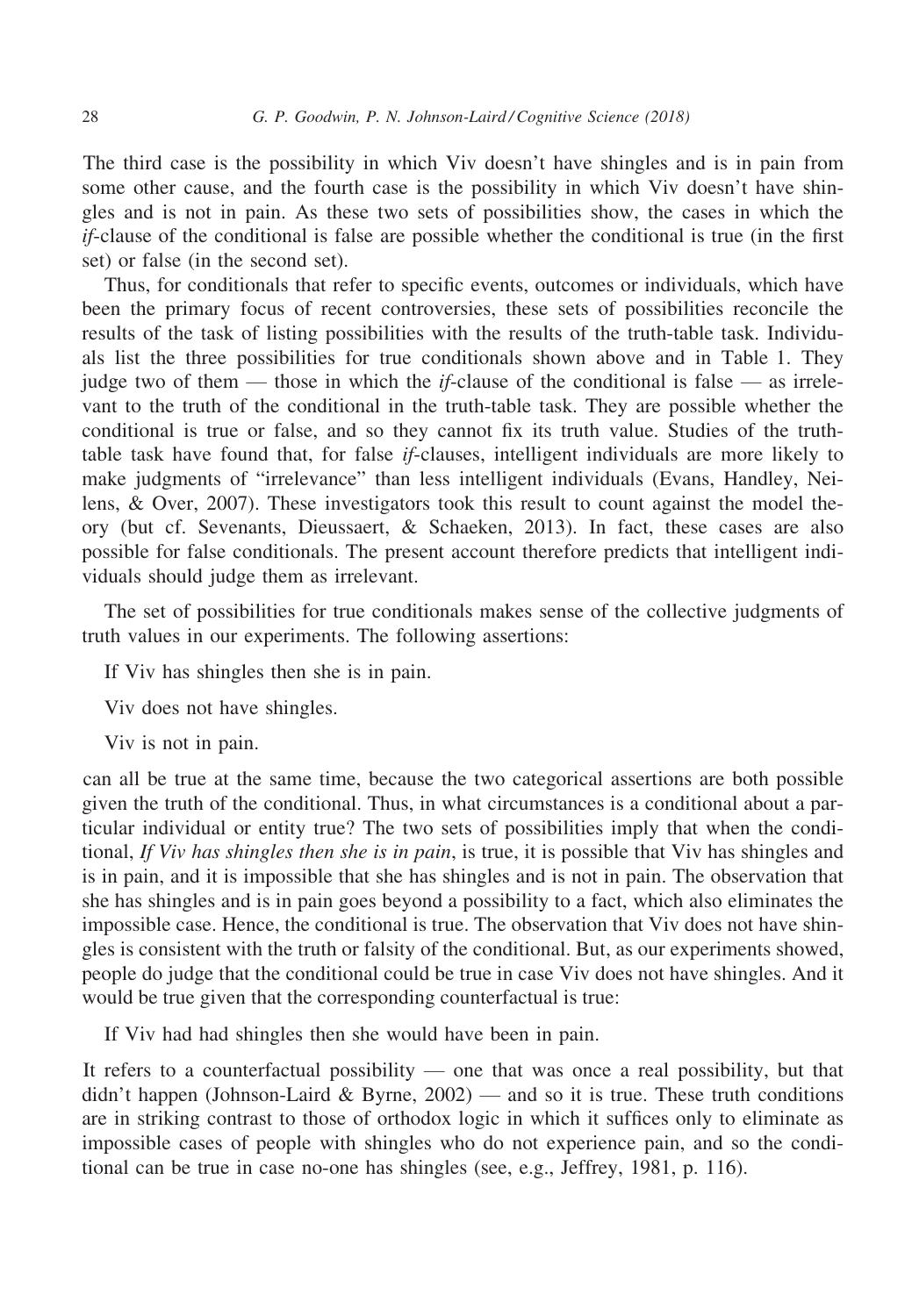The model theory yields an account of specific conditionals that differs from the probabilistic conditional, which implies that the conditional's meaning is a conditional probability. It differs from material implication and from the defective truth table: Both of them imply that if a conditional is false its  $if$ -clause is true (see Table 1). In that case, the following short proof would be valid.

It is not the case that if God exists then atheism is correct.

Therefore, God exists.

In sum, conditionals are not probability conditionals (pace Adams, 1998; Pfeifer & Kleiter, 2009), not defective truth functions (pace, e.g., Evans & Over, 2004) and not material implications (pace Grice, 1989).

Because false if-clauses hold whether a conditional is true or false, they are irrelevant to its probability, which depends solely on the proportion of chances in which  $A$  and  $C$ hold out of the overall chances of A. Hence, in theory, the probability of a conditional equals the well-known Equation that probabilists espouse, namely,  $p(If A then C) = p(C$ given A). Does it follow that the model theory has undergone a conversion into the probabilistic conditional? Not at all. We have already rejected its account of the meaning of conditionals. In Experiment 3, our participants made estimates of the probabilities of each of the four contingencies in the partition of conditionals. Their estimates ought to have summed to 100%. In fact, they typically summed to over 200%. Such a massive violation of the probability calculus runs counter to any account, such as the new paradigm, that places numerical probabilities at the center of reasoning. They are, however, in accordance with claims due to other proponents of the turn to probabilities: "Bayesian brains need not represent or calculate probabilities at all and are, indeed poorly adapted to do so. ... with finite samples, [the brain] systematically generates classic probabilistic reasoning errors" (Sanborn & Chater, 2016, p. 883).

In conclusion, our findings imply a new answer to the question: what is the correct meaning of basic conditionals that refer to specific outcomes or entities — the de Finetti truth table or the truth table for material implication? The answer is: neither. The correct meaning emerges from the listing of possibilities, the revised truth-table task, and the collective truth task. Their results refute the de Finetti truth table, because a basic conditional can be true when its *if*-clause is false. But this finding does not imply that basic conditionals about particular individuals are material implications. Our results suggest instead that they are true when their mental model corresponds to the facts or to a counterfactual possibility.

#### Acknowledgments

The research was supported in part by grant SES 0844851 to the second author from the National Science Foundation to study deductive and probabilistic reasoning. We thank Ruth Byrne, Sunny Khemlani, and Marco Ragni for advice and for critical readings of the paper.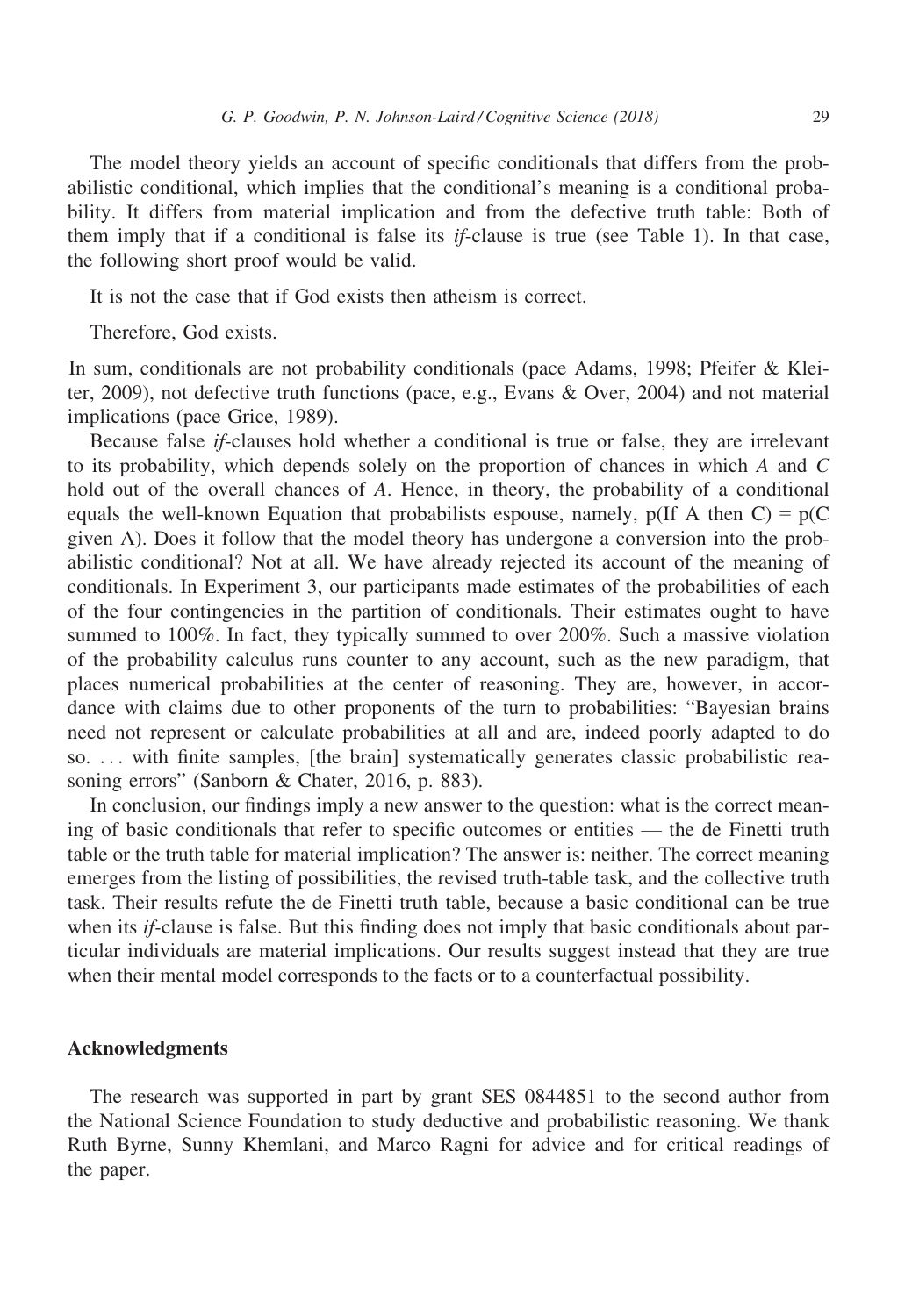## Note

1. Unlike the other four problems, this last problem was not framed explicitly as an inclusive disjunction. However, participants appeared no less likely to treat it as an inclusive disjunction, as revealed by their judgments of whether the conditional prediction was true when its antecedent was false and its consequent true (air strike and ground invasion; 55% for this problem vs. 55.9% for the other problems, Wilcoxon test,  $z = 0.33$ ,  $p = .75$ ). We, therefore, averaged responses for all five problems together.

## References

Adams, E. W. (1998). A primer of probability logic. Stanford, CA: CSLI Publications.

- Baratgin, J., Over, D. E., & Politzer, G. (2013). Uncertainty and the de Finetti tables. Thinking & Reasoning, 19, 308–328.
- Barrouillet, P., Gauffroy, C., & Lecas, J. F. (2008). Mental models and the suppositional account of conditionals. Psychological Review, 115, 760–772.
- Barrouillet, P., & Lecas, J. F. (1998). How can mental models account for content effects in conditional reasoning? A developmental perspective. Cognition, 67, 209–253.
- Barrouillet, P., & Lecas, J.-F. (1999). Mental models in conditional reasoning and working memory. Thinking & Reasoning, 5, 289–302.
- Beaver, D. I., & Geurts, B. (2013, Fall). Presupposition. In E. N. Zalta (Ed.), The Stanford Encyclopedia of Philosophy. Available at:<http://plato.stanford.edu/archives/fall2013/entries/presupposition/>. Accessed June 15, 2018.
- Byrne, R. M. J., & Johnson-Laird, P. N. (1992). The spontaneous use of propositional connectives. Quarterly Journal of Experimental Psychology, 45A, 89–110.
- De Finetti, B. (1974). Theory of probability, Vols. 1 and 2. Chichester, UK: Wiley.
- de Finetti, B. (1995). The logic of probability (R. B. Angell, Trans.). *Philosophical Studies*, 77, 181–190.
- Elqayam, S., Bonnefon, J. F., & Over, D. E. (2013). New paradigm psychology of reasoning [Special Issue]. Thinking & Reasoning, 19(3–4): 249–265.
- Evans, J. St. B. T. (1972). Interpretation and matching bias in a reasoning task. Quarterly Journal of Experimental Psychology, 24, 193–199.
- Evans, J. St. B. T. (2003). Conditionals and conditional probability. Journal of Experimental Psychology: Learning, Memory, and Cognition, 29, 321–355.
- Evans, J. St. B. T. (2012). Questions and challenges for the new psychology of reasoning. Thinking  $\&$ Reasoning, 18, 5–31.
- Evans, J. St. B. T., Handley, S. H., Neilens, H., & Over, D. E. (2007). Thinking about conditionals: A study of individual differences. Memory & Cognition, 35, 1722–1784.
- Evans, J. St. B. T., Handley, S. H., Neilens, H., & Over, D. E. (2008). Understanding causal conditionals: A study of individual differences. Quarterly Journal of Experimental Psychology, 61, 1291–1297.
- Evans, J. St. B. T., & Over, D. E. (2004). If. Oxford, UK: Oxford University Press.
- Fugard, A. J. B., Pfeifer, N., Mayerhofer, B., & Kleiter, G. (2011). How people interpret conditionals: Shifts toward the conditional event. Journal of Experimental Psychology: Learning, Memory, & Cognition, 37, 635–648.
- Girotto, V., & Johnson-Laird, P. N. (2004). The probability of conditionals. Psychologia: An International Journal of Psychology in the Orient, 47, 207–225.
- Goodwin, G. P. (2014). Is the basic conditional probabilistic? Journal of Experimental Psychology: General, 143, 1214–1241.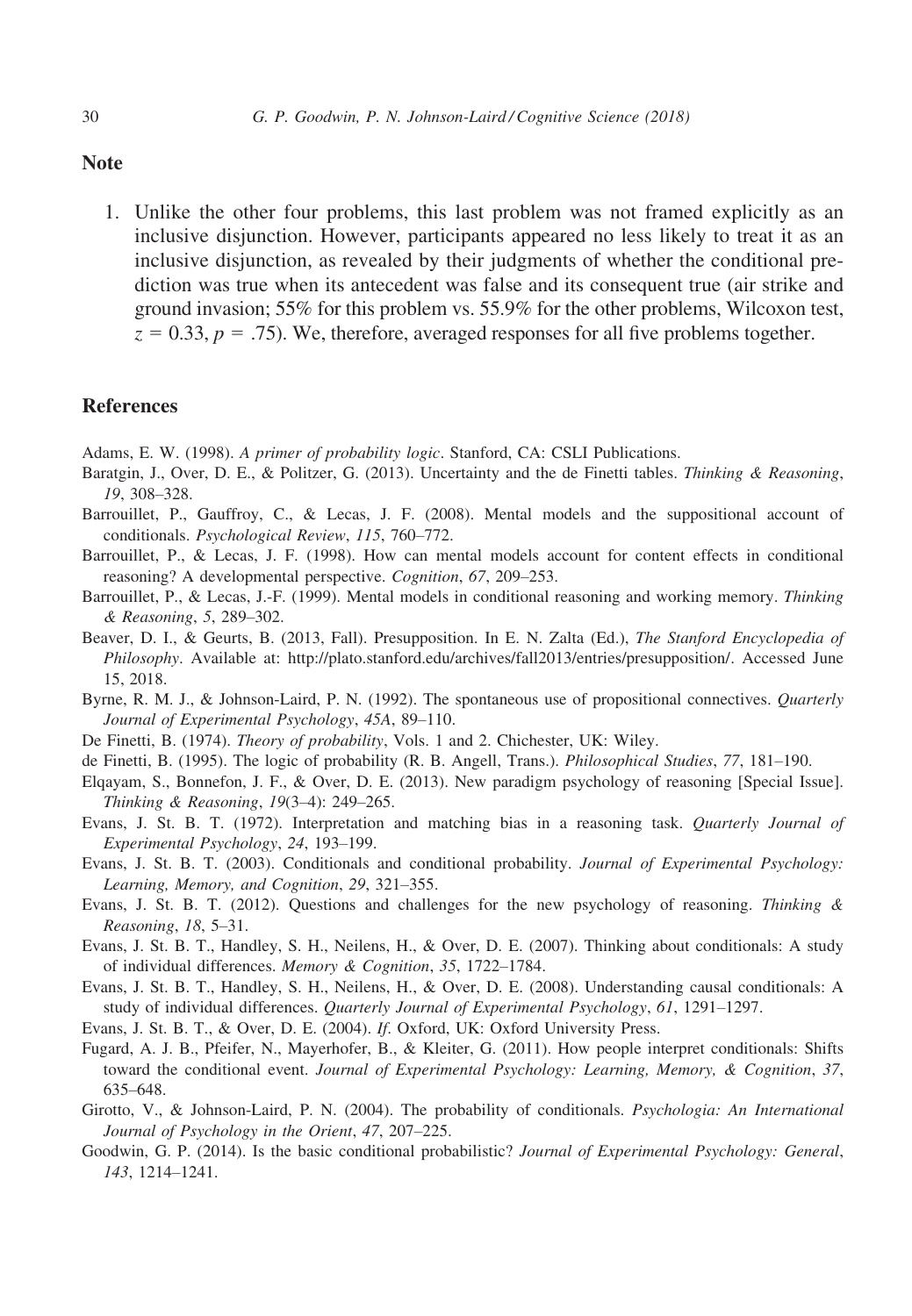- Goodwin, G. P., & Johnson-Laird, P. N. (2010). Conceptual illusions. Cognition, 114, 253–265.
- Grice, H. P. (1989). Studies in the way of words. Cambridge, MA: Harvard University Press.
- Hinterecker, T., Knauff, M., & Johnson-Laird, P. N. (2016). Modality, probability, and mental models. Journal of Experimental Psychology: Learning, Memory, and Cognition, 42, 1606–1620.
- Jeffrey, R. J. (1981). Formal logic: Its scope and limits (2nd ed). New York: McGraw-Hill.
- Jeffrey, R. C. (1991). Matter of fact conditionals. Proceedings of the Aristotelian Society, Supplementary Volumes, 65, 161–183.
- Johnson-Laird, P. N., & Byrne, R. M. J. (2002). Conditionals: A theory of meaning, pragmatics, and inference. Psychological Review, 109, 646–678.
- Johnson-Laird, P. N., Byrne, R. M. J., & Schaeken, W. S. (1992). Propositional reasoning by model. Psychological Review, 99, 418–439.
- Johnson-Laird, P. N., Khemlani, S. S., & Goodwin, G. P. (2015). Logic, probability, and human reasoning. Trends in Cognitive Sciences, 19, 201–245.
- Johnson-Laird, P. N., Legrenzi, P., Girotto, P., & Legrenzi, M. S. (2000). Illusions in reasoning about consistency. Science, 288, 531–532.
- Johnson-Laird, P. N., Lotstein, M., & Byrne, R. M. J. (2012). The consistency of disjunctive assertions. Memory & Cognition, 40, 769–778.
- Johnson-Laird, P. N., & Savary, F. (1995). How to make the impossible seem probable. In J. D. Moore & J. F. L (Eds.), Proceedings of the Seventeenth Annual Conference of the Cognitive Science Society (pp. 381– 384). Mahwah, NJ: Lawrence Erlbaum Associates.
- Johnson-Laird, P. N., & Tagart, J. (1969). How implication is understood. American Journal of Psychology, 82, 367–373.
- Juhos, C., Quelhas, C., & Johnson-Laird, P. N. (2012). Temporal and spatial relations in sentential reasoning. Cognition, 122, 393–404.
- Kahneman, D., & Frederick, S. (2002). Representativeness revisited: Attribute substitution in intuitive judgment. In T. Gilovich, D. Griffin, & D. Kahneman (Eds.), Heuristics and biases: The psychology of intuitive judgment (pp. 49–81). Cambridge, UK: Cambridge University Press.
- Khemlani, S., Lotstein, M., & Johnson-Laird, P. N. (2015). Naive probability: Model-based estimates of unique events. Cognitive Science, 39, 1216–1258.
- Khemlani, S., Orenes, I., & Johnson-Laird, P. N. (2014). The negations of conjunctions, conditionals, and disjunctions. Acta Psychologica, 151, 1–7.
- Lecas, J. F., & Barrouillet, P. (1999). Understanding of conditional rules in childhood and adolescence: A mental models approach. Current Psychology of Cognition, 18, 363–396.
- Milne, P. (2012). Indicative conditionals, conditional probabilities, and the "defective truth-table": A request for more experiments. Thinking & Reasoning, 18, 196–224.
- Moshman, D. (1990). The development of metalogical understanding. In W. F. Overton (Ed.), Reasoning, necessity, and logic: Developmental perspectives (pp. 205–226). Hillsdale, NJ: Erlbaum.
- Oaksford, M., & Chater, N. (2007). Bayesian rationality: The probabilistic approach to human reasoning. Oxford: Oxford University Press.
- Oaksford, M., & Hall, S. (2016). On the source of human irrationality. Trends in Cognitive Sciences, 20, 336–344.
- Orenes, I., & Johnson-Laird, P. N. (2012). Logic, models, and paradoxical inferences. Mind & Language, 27, 357–377.
- Over, D. E., Hadjichristidis, C., Evans, J. St. B. T., Handley, S. J., & Sloman, S. A. (2007). The probability of causal conditionals. Cognitive Science, 54, 62–97.
- Pfeifer, N. (2013). The new psychology of reasoning: A mental probability logical perspective. Thinking & Reasoning, 19, 329–345.
- Pfeifer, N., & Kleiter, G. D. (2009). Framing human inference by coherence based probability logic. Journal of Applied Logic, 7, 206–217.
- Politzer, G., Over, D. E., & Baratgin, J. (2010). Betting on conditionals. Thinking & Reasoning, 16, 172–197.